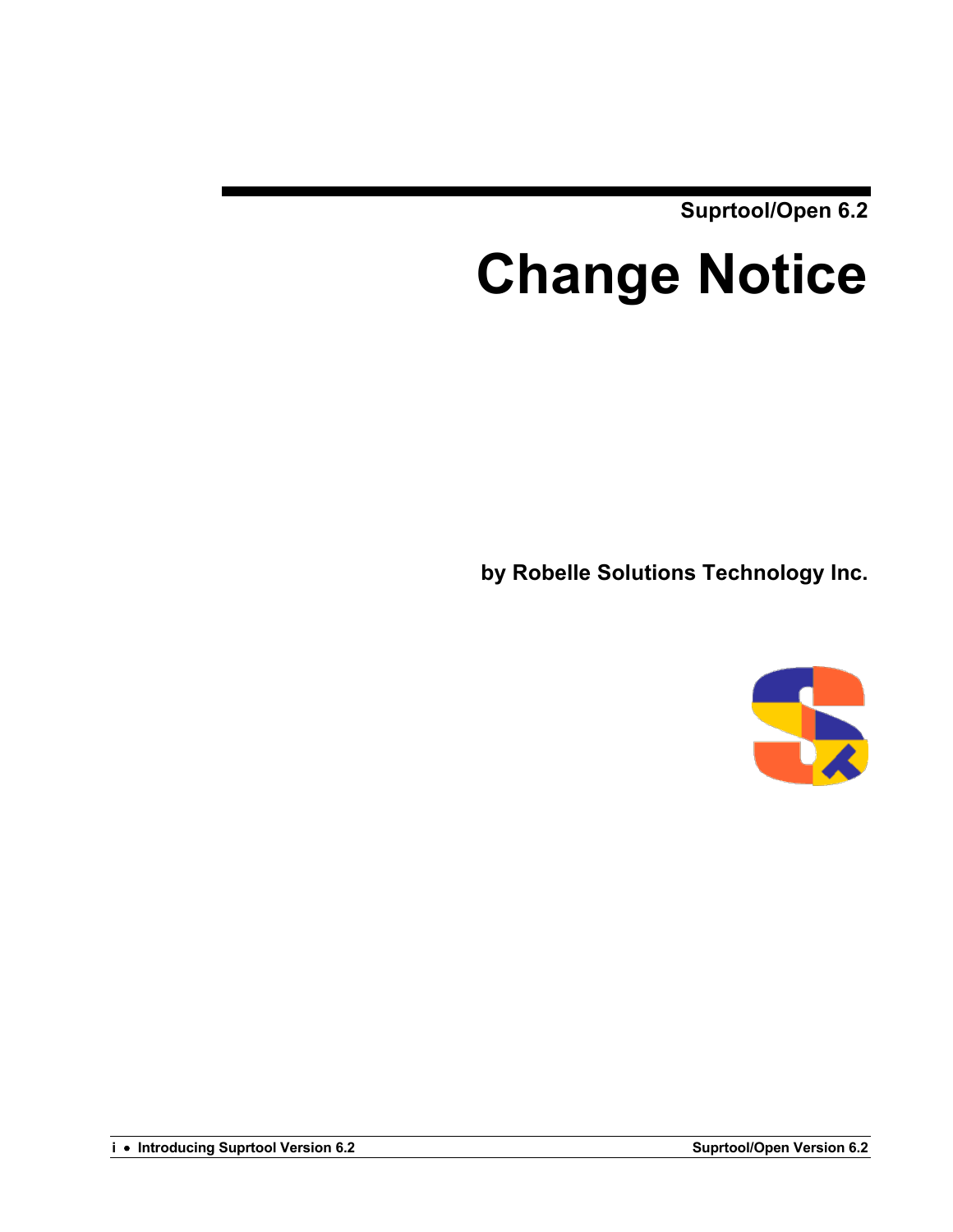Program and manual copyright © 1981-2020 Robelle Solutions Technology Inc.

Permission is granted to reprint this document (but not for profit), provided that copyright notice is given.

Qedit and Suprtool are trademarks of Robelle Solutions Technology Inc. Oracle is a trademark of Oracle Corporation, Redwood City, California, USA. Other product and company names mentioned herein may be the trademarks of their respective owners.



Robelle Solutions Technology Inc. Suite 372, 7360 137 Street Surrey, BC Canada V3W 1A3

Phone: 604.501.2001 Support: 289.480.1060

E-mail:sales@robelle.com E-mail:support@robelle.com Web: www.robelle.com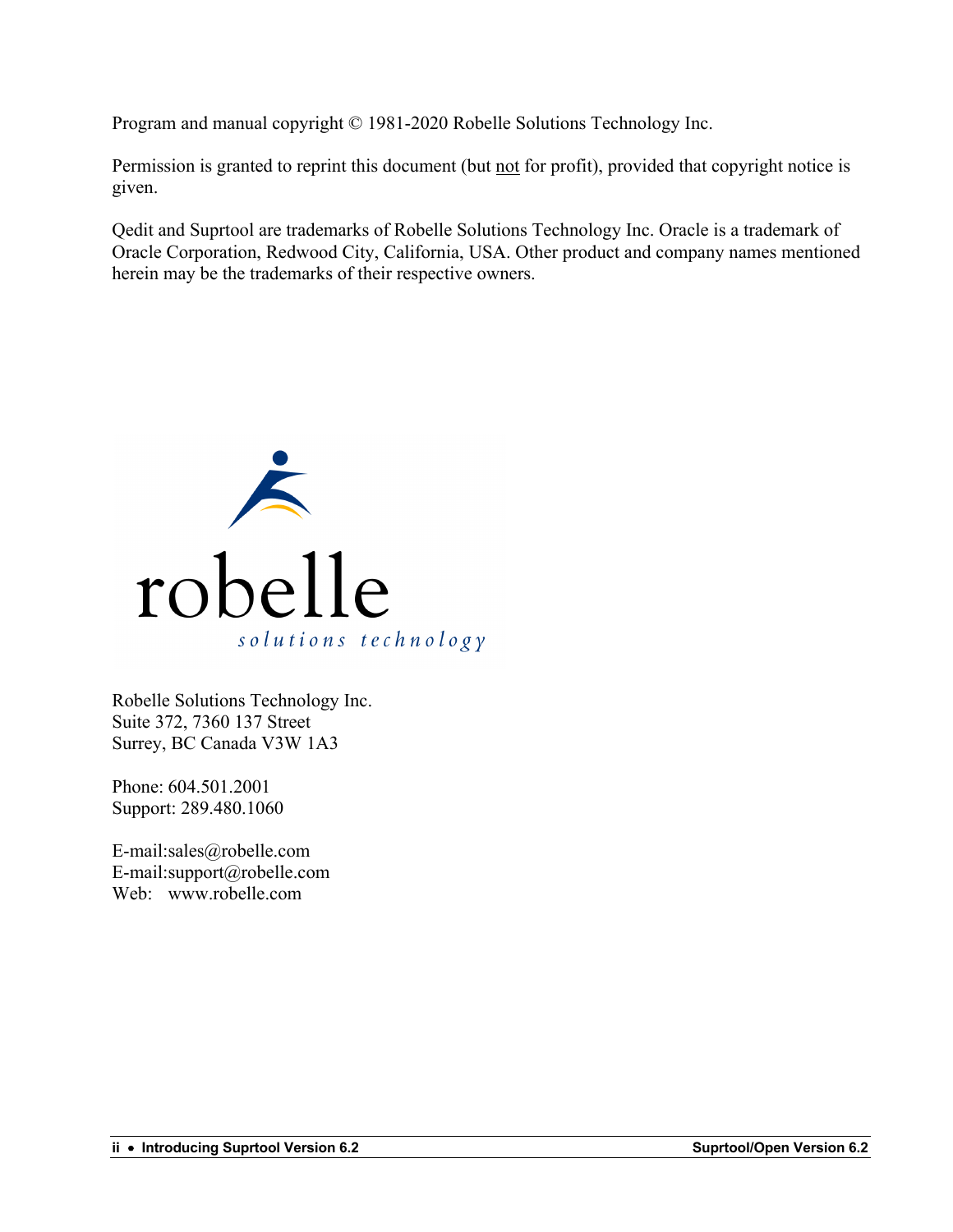### **Contents**

| <b>Introducing Suprtool Version 6.2</b> | 5                            |
|-----------------------------------------|------------------------------|
|                                         |                              |
|                                         |                              |
|                                         |                              |
|                                         |                              |
|                                         |                              |
|                                         |                              |
| <b>Installation</b>                     | 8                            |
|                                         |                              |
|                                         |                              |
|                                         |                              |
| <b>Enhancements in Version 6.2</b>      | 9                            |
|                                         |                              |
|                                         |                              |
|                                         |                              |
|                                         |                              |
|                                         |                              |
|                                         |                              |
| <b>Enhancements in Version 6.1.10</b>   | Error! Bookmark not defined. |
|                                         |                              |
|                                         |                              |
|                                         |                              |
|                                         |                              |
|                                         |                              |
|                                         |                              |
| <b>Enhancements in Version 6.1</b>      | 15                           |
|                                         |                              |
|                                         |                              |
|                                         |                              |
|                                         |                              |
|                                         |                              |
|                                         |                              |
|                                         |                              |
|                                         |                              |
|                                         |                              |
|                                         |                              |
| <b>Enhancements in Version 6.0</b>      | 18                           |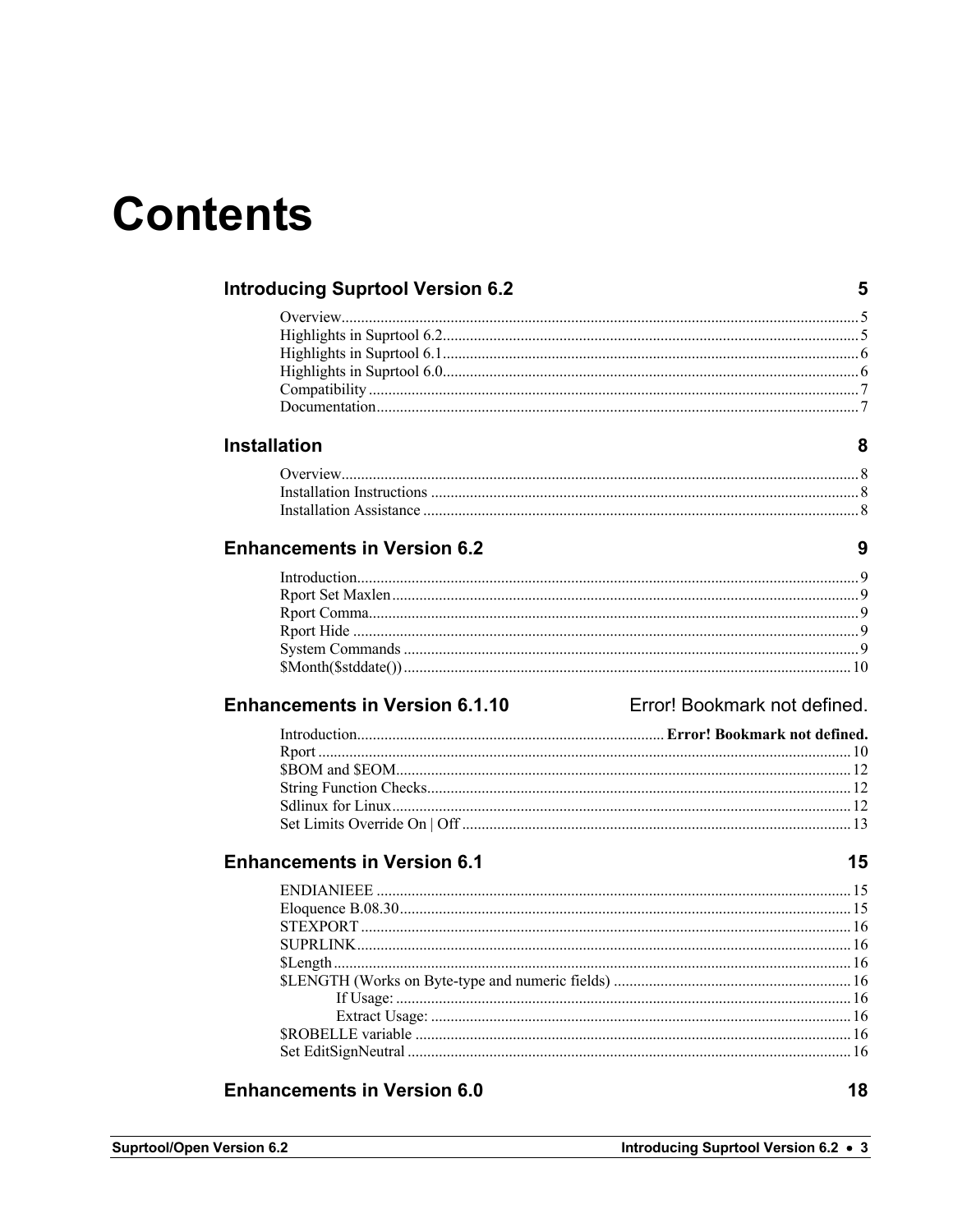| 24 |
|----|
|    |

#### **Bugs Fixed**

 $27$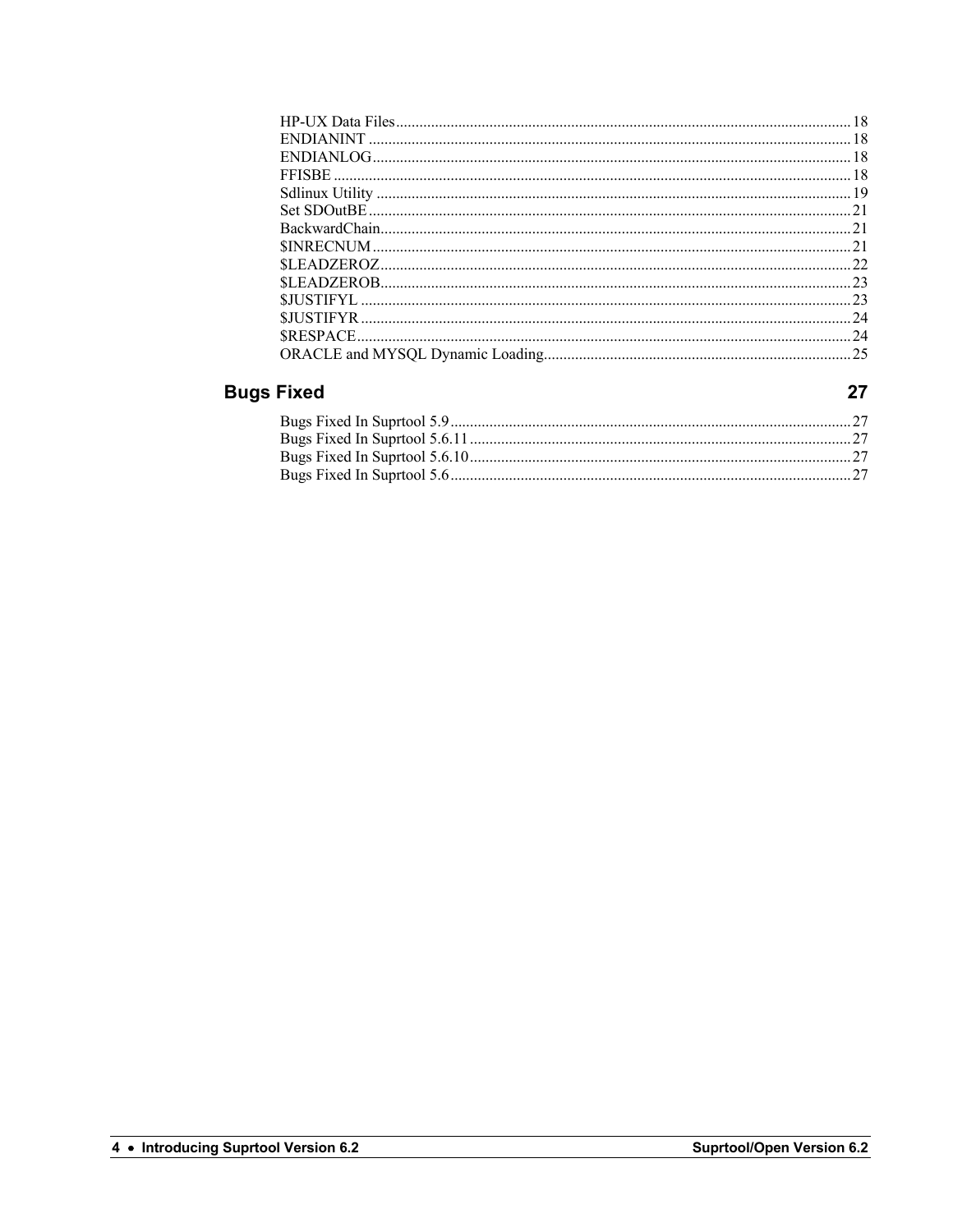### **Introducing Suprtool Version 6.2**

#### **Overview**

Suprtool/Open is a new version of Suprtool designed to be platform independent. Suprtool/Open is designed to read, select, and sort data from Oracle, and Eloquence databases and data files with fixed-length records. Suprtool/Open is designed to be similar to Suprtool for MPE and Suprtool for HP-UX.

Suprlink/Open provides high-speed data-file linking based on a sort key. Use STExport to convert fields in a self-describing input file into an output file that can be imported into different applications.

#### **Highlights in Suprtool 6.2**

- Rport has a new command called Hide which is intended to not report on a field in an SD file.
- Rport has a new command called Comma, which will place appropriate commas in an ascii field that was converted from a numeric field.
- There is a new setting in RPORT that is called set maxlen on, which calculates the maximum size that a field can be, including commas and dollar signs.
- Suprtool/Open now defaults to /bin/bash when a users shell is not found in the user information.
- The \$eom/\$bom function wouldn't work properly when \$stddate was nested in a \$month function and the to month had 31 days.
- Sdlinux version is available for Linux to convert the .sd file for use on Linux is now available on Linux. You can now directly copy a data file and sdfile from HP-UX and convert it for use on Linux.
- Two new sub-functions of \$BOM and \$EOM are now available in the \$stddate and \$month functions. The \$BOM function returns the starting day of the month and the \$EOM returns the last date of the month for a given month.
- String functions in Suprtool now have better length and bounds checking of the 4095-byte string limit.
- Rport a new simple report writer has been added to the Suprtool suite of products.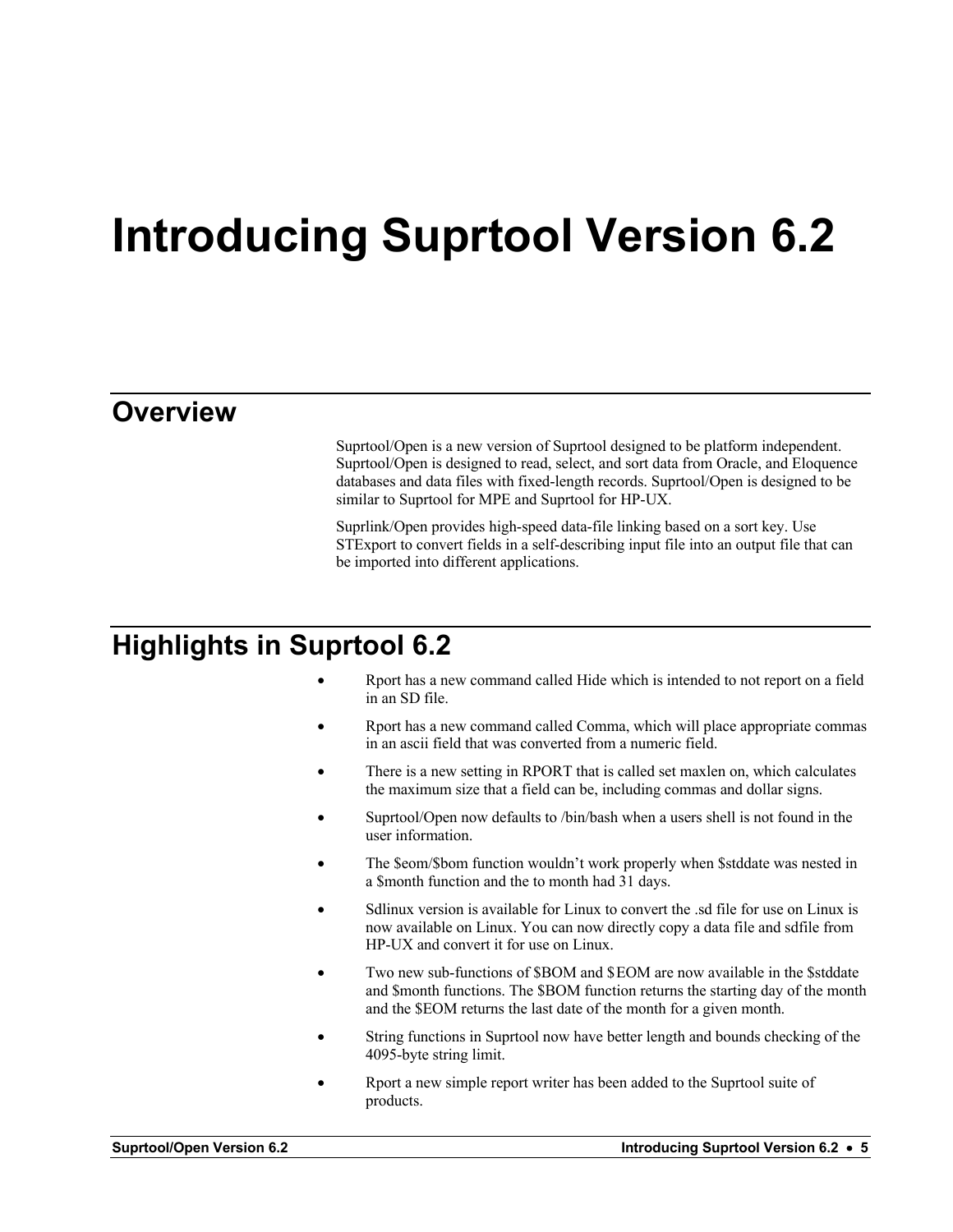• Set Limits Override has been added to the Suprtool for MPE version. (6.1.01)

### **Highlights in Suprtool 6.1**

- Suprtool has a new function called \$length that will return a double integer value of the length of a byte and/or numeric field.
- The \$ROBELLE variable has been expanded to 58 characters.
- Suprtool has a new option called Set EditSignNeutral which tells the \$edit function to treat Neutral zoned and packed fields to be positive and treated as such by the \$edit function.
- Suprlink now supports 8192 bytes on both the input file and the link file.
- Suprlink now supports 16384 bytes on the output file in Suprlink
- Stexport now supports 8192 bytes on both the input file and output files.
- Suprtool now supports Eloquence B.08.30, and the following options for BYTEORDER are also supported, NATIVE,COBOL,BE,BE2,BEDATA, BEDATA2

#### **Highlights in Suprtool 6.0**

- The List command now has a NOSAMETO option to turn off the SAMETO feature.
- Set Backwardchain On, will cause the Chain command to do a backward chained read.
- STExport has a new set command called Set Excel Leadzero On which tells the Excel command to add leading zeroes to the fields specified in the Excel Preserve command.
- Suprtool has a new function available to the if/extract commands called \$inrecnum, which expects a double integer result.
- Suprtool has a new function called \$leadzeroz, which will add leading zeroes to a display field and will optionally justify the field.
- Suprtool has a four new string handling functions, specifically, \$justifyl, \$justifyr, \$leadzerob and \$respace.
- Suprtool / Open now has the ability to read Self-Describing files from HP-UX natively on Linux. Suprtool / Open can also create Self-Describing files for use on HP-UX with Set SDOutIsBe On.
- Suprtool / Open now has the ability to read Flat files from HP-UX and natively handle Big Endian Integer and Logical fields with Set FFISBE On.
- Suprtool / Open can handle and create BigEndian Logical fields with Set EndianLog On.
- A new utility to convert the version number and field information for HP-UX Self-Describing files to be used on Linux natively called sdlinux.
- Output,num would not work if the input source was a self-describing or a flat file.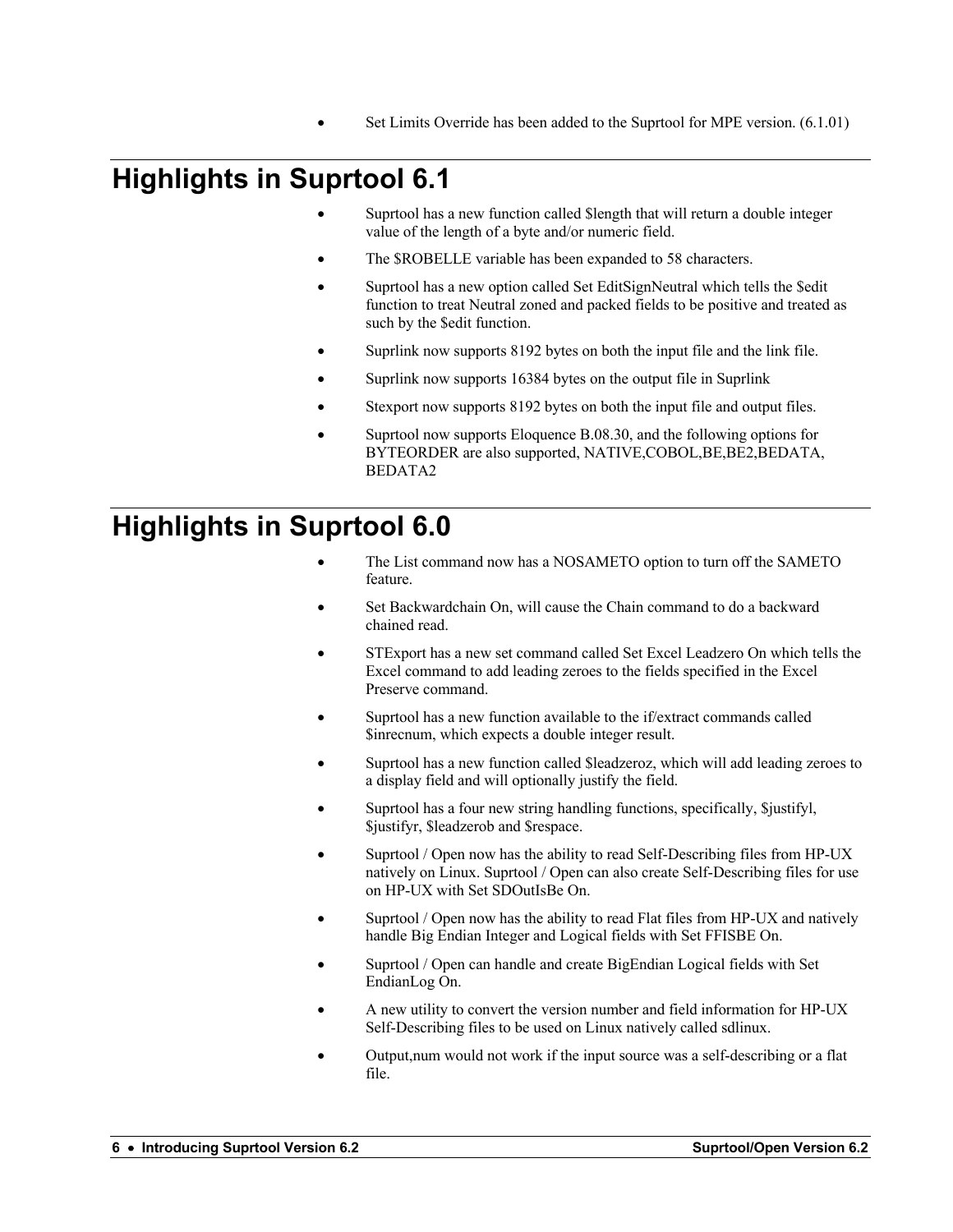- An Output file would have a null written in the last byte incorrectly if the output file was an uneven byte length and if a sort was specified.
- Sorts with multiple keys and large records would fail.
- Suprtool, STexport and Suprlink no longer prints a message if there is an exported JCW variable, that is greater than >32767 or less that -32767.
- Output,num on a flat file wouldn't output the numbers in BE format if set Endianint was set to BE.
- Output=Input, did not parse properly and created an output file called =Input (or similar). The parsing was fixed and is now functioning properly on Linux and other Small Endian platforms. (Build 12)
- Set SDOUTISBE, was mistakenly set to have a default value of on, the default is now off as of Build 13.
- Two new variables allow for easier setup of Dynamic Loading of the Oracle Libraries and MYSQL Libraries.
- Writing of an Output file to an NFS device would fail with Permission Denied when over-writing to an existing file.

#### **Compatibility**

Suprtool/Open first release is designed to be compatible with Suprtool for HP-UX.

#### **Documentation**

The user manual contains the full description of all the Suprtool suite of products including Dbedit, Suprlink, STExport, Rport and Suprtool2, as well as usage tips and commands for each. The manuals are up to date with all the latest changes. To see only the changes in the latest version, see the "What's New" section of the manual.

You can download our manuals and Change Notices in various formats and order printed (hardcopy) manuals from our web site at:

http://www.robelle.com/library/manuals/.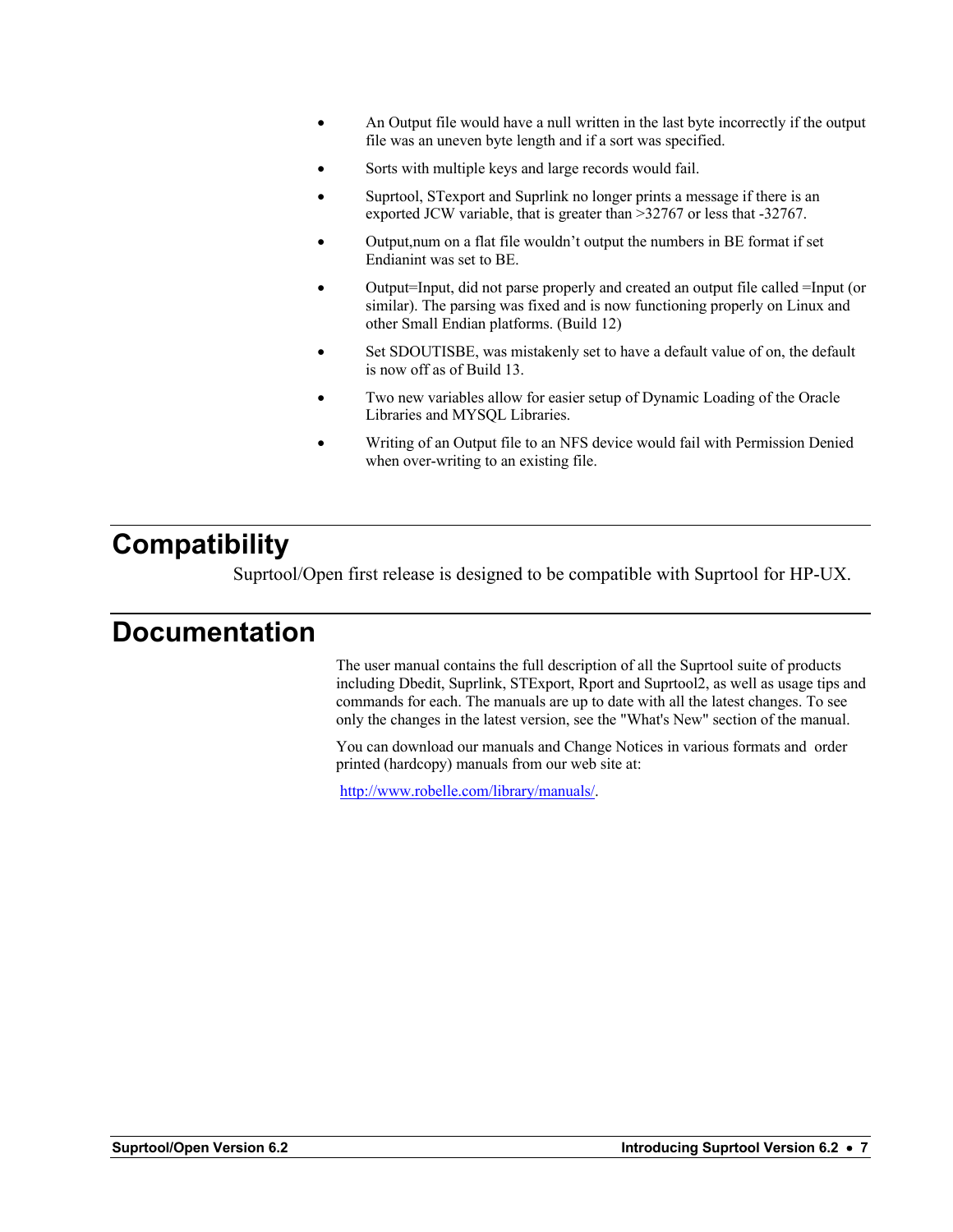## **Installation**

#### **Overview**

The following instructions describe the installation process of a new Suprtool release. The new version overwrites an existing version of Suprtool on your system.

#### **Installation Instructions**

There are typically two main types of installations. The first and most often utilized is the Download instructions. You can find the download install instructions here:

http://www.robelle.com/downloads/install-soprod.html

#### **Installation Assistance**

If you have any questions or run into any problems, please call us. Technical support is available on weekdays from 8 a.m. to 4 p.m. Pacific time at 1.800.453.8970. Technical support can also be obtained via e-mail at: support@robelle.com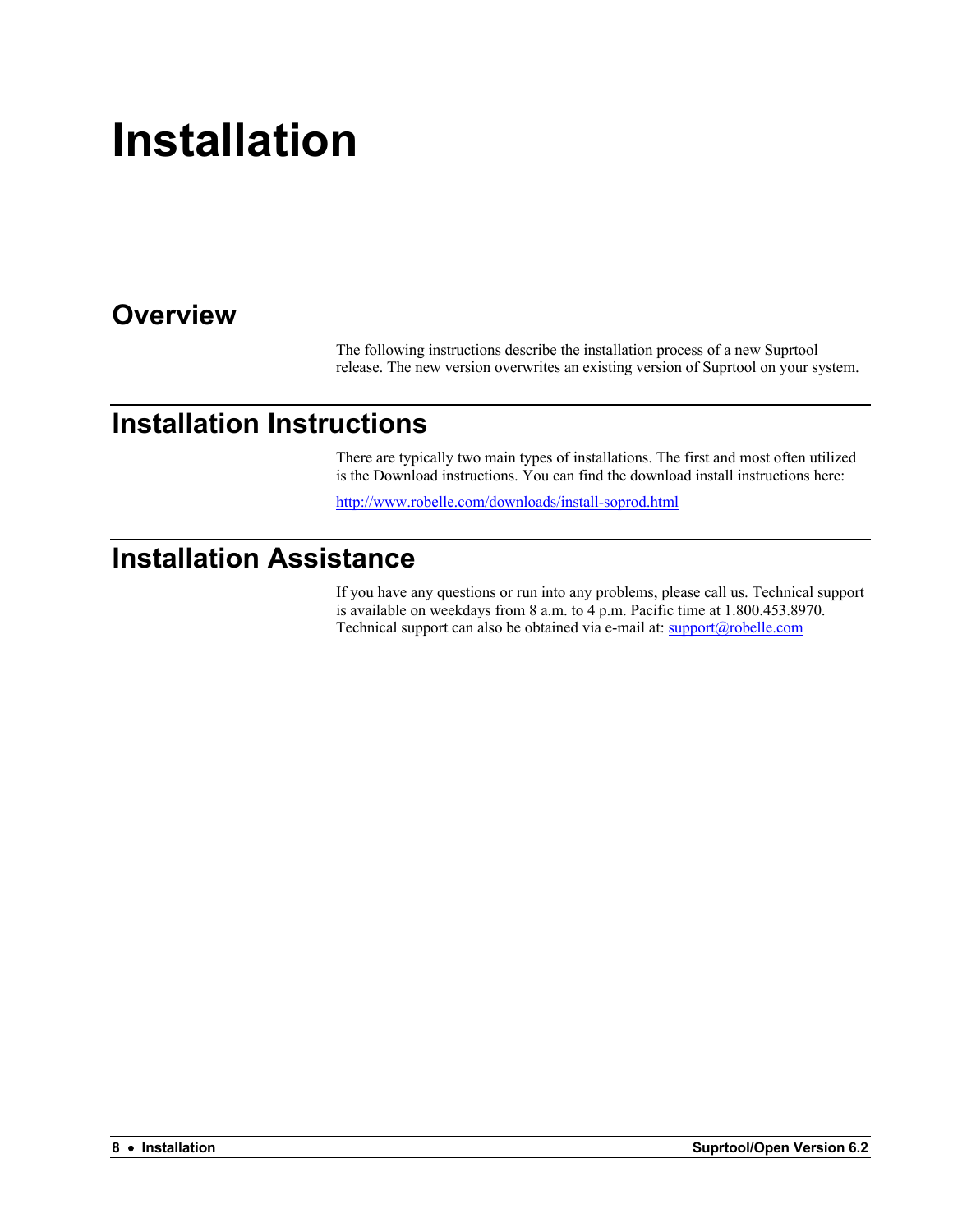## **Enhancements in Version 6.2**

#### **Introduction**

Suprtool is constantly being updated with new features. The following section describes the new enhancements to Suprtool since Suprtool 6.1.10.

#### **Rport Set Maxlen**

Rport will by default calculate the maximum size of a field, including, commas, decimals and dollar signs. The previous version just took into account, decimals. This is on by default, you can just use the old calculation by adding set maxlen off to your rportmgr file.

#### **Rport Comma**

Rport has a new command called comma, where you can specify a fieldname or list of fieldnames to tell Rport to add commas to a given numeric field, when it is reported on and converted to ascii. The same rules will apply for a given fields subtotal and total field. This command can only be entered after the input command.

#### **Rport Hide**

Rport has a new command called Hide which when given a fieldname will remove that field from the report. The report will be adjusted accordingly and also the Hide command must be entered after the input command.

#### **System Commands**

If the user id isn't found or a shell name isn't returned the Open version of Suprtool suite of products will assume a shell of /bin/bash.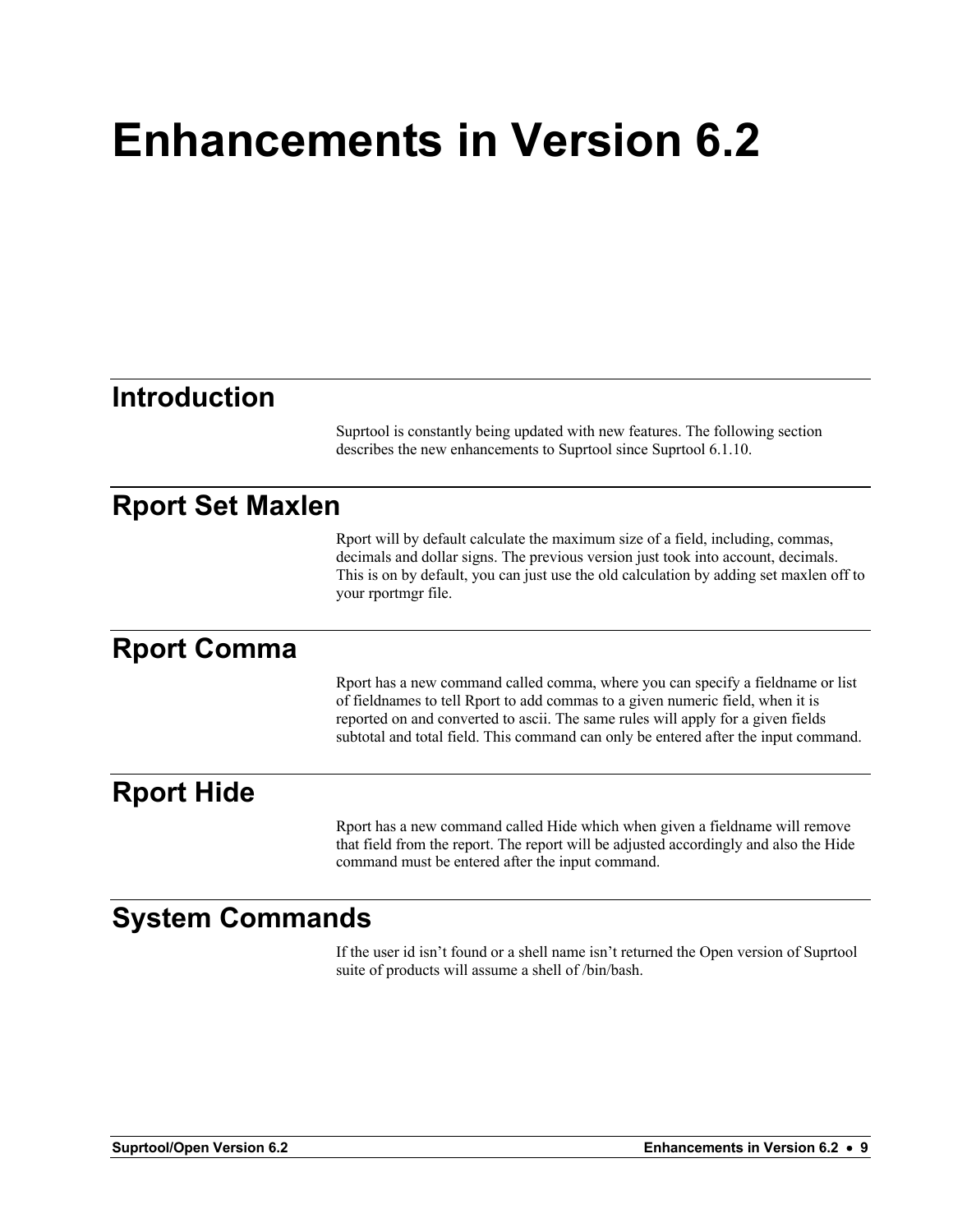#### **\$Month(\$stddate())**

The combination of nested \$stddate within \$month would handle months with 31 days incorrectly if the from date was a month with less that 31 days and the to month was a month with 31 days.

#### **Rport**

All versions of Suprtool, MPE, HP-UX (PA-Risc and Itanium), and Suprtool / Open have a new component called Rport, which is a simple report writer.

The code below represents one of the more complicated reports and shows some of the attributes that you can control. Rport works off of self-describing files and is available on MPE, HP-UX (PA-Risc and Itanium) and on all Linux platforms that Suprtool/Open runs on.

The Title command divides the lines into quadrants, primarily, left, center and right and two lines are supported. The heading column option prints the Heading information specified in each column. You can also specify Heading Fieldnames, where Rport will divide the field name into each column, and you can do your own layout for each Heading Line:

| head 1 Add " CharIntege  | Double        | Packed | Packed* | Ouad"  |
|--------------------------|---------------|--------|---------|--------|
| head 1 Add " IdLogica    | DblLog Zoned" |        |         |        |
| head 2 add "Field Field  | Field         | Field  | Field   | Field" |
| head 2 add " Field Field | Field Field"  |        |         |        |

The Size command tells Rport the maximum size of the column for the data. By default, Rport picks the maximum size that a field will be when converted to Ascii, as shown in the following table:

| <b>Field Format</b> | <b>Output Size</b> |
|---------------------|--------------------|
| I1, J1              | 6 bytes            |
| I2, J2              | 11 bytes           |
| I3, J3              | 16 bytes           |
| I4, J4              | 20 bytes           |
| K1                  | 5 bytes            |
| K <sub>2</sub>      | 10 bytes           |
| E2                  | 12 bytes           |
| E <sub>4</sub>      | 23 bytes           |
| R <sub>2</sub>      | 12 bytes           |
| $Z_n$               | $n+1$ bytes        |
| P <sub>n</sub>      | <i>n</i> bytes     |
|                     |                    |

The integer specified beside the fieldname is the length for the field to use for the report. If the data overflows the field will be filled with asterisks. The Subtotal and Total commands are pretty self-explanatory.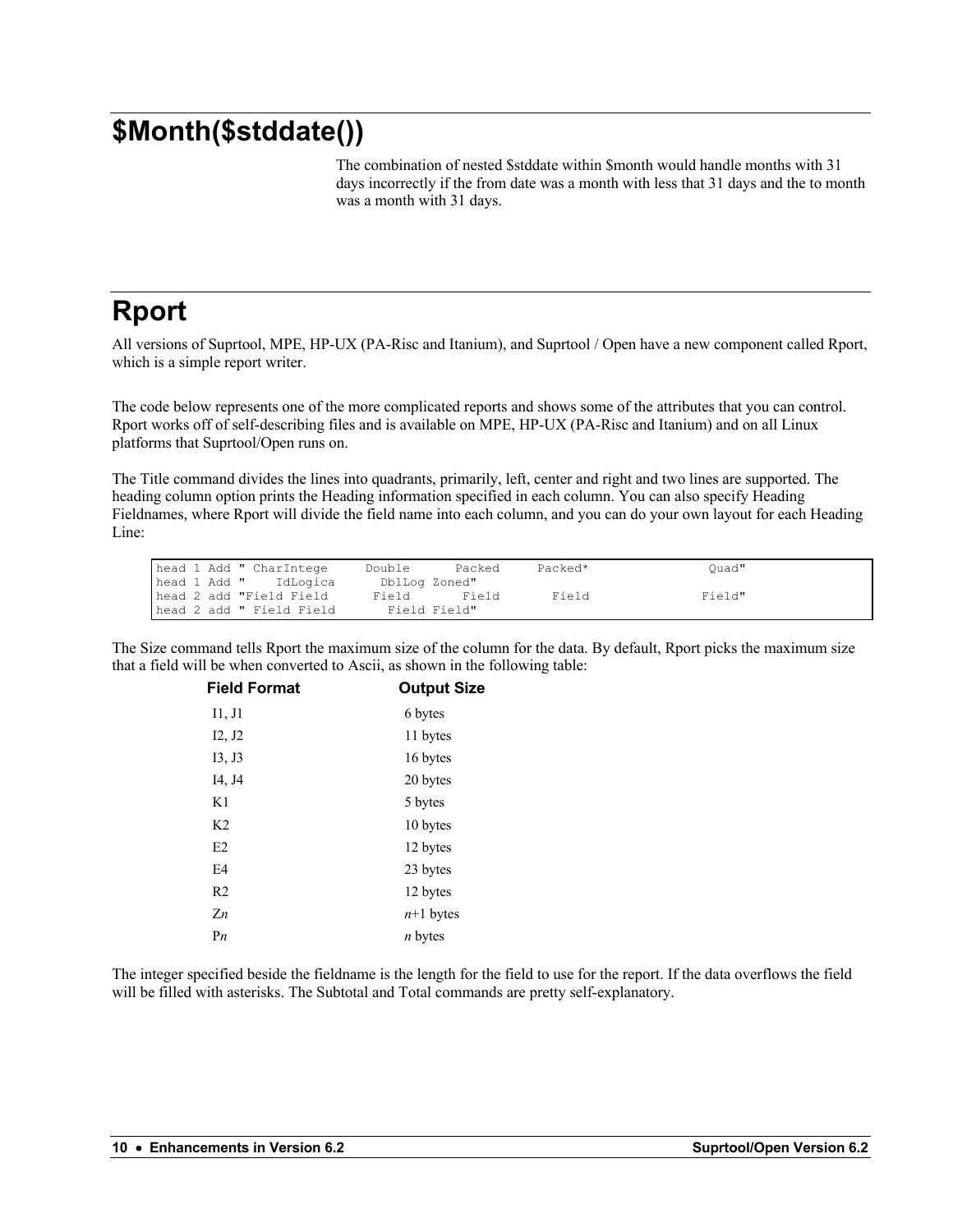| in file1.rporttst                                                           |
|-----------------------------------------------------------------------------|
| title line 1 left RPNAME "SampReport"                                       |
| title line 1 center RPCOMPANY "Robelle Solutions"                           |
| title line 1 right rppageno tag "Page No : "                                |
| title line 2 left rpdate tag "Date : "                                      |
| title line 2 right rpruntime tag "Run Time : "                              |
| head 1 col "Char"                                                           |
| head 2 col "Field"                                                          |
| head 1 col "Integer"                                                        |
| head 2 col "Field"                                                          |
| head 1 col "Double"                                                         |
| head 2 col "Field"                                                          |
| head 1 col "Packed"                                                         |
| head 2 col "Field"                                                          |
| head 1 col "Packed*"                                                        |
| head 2 col "Field"                                                          |
| head 1 col "Quad"                                                           |
| head 2 col "Field"                                                          |
| head 1 col "Id"                                                             |
| head 2 col "Field"                                                          |
| head 1 col "Logical"                                                        |
| head 2 col "Field"                                                          |
| head 1 col "DblLoq"                                                         |
| head 2 col "Field"                                                          |
| head 1 col "Zoned"                                                          |
| head 2 col "Field"                                                          |
| size int-field 8                                                            |
| size dbl-field 8                                                            |
| size packed-field 7                                                         |
| size packed*-field 7                                                        |
| size quad-field 7                                                           |
| size logical-field 7                                                        |
| size dbllog-field 7                                                         |
| size zoned-field 8                                                          |
| subtotal int-field dbl-field packed-field packed*-field quad-field id-field |
| subtotal logical-field dbllog-field zoned-field                             |
| total int-field dbl-field packed-field packed*-field quad-field id-field    |
| total logical-field dbllog-field zoned-field                                |
| out REPORT01                                                                |
| xeq                                                                         |

The above code creates the following report. The report shows that it can handle most data types (the field names are the data types) and provides a simple layout and automatically aligns the subtotals and the total lines. The subtotaling works off the sorted field, (in this case char-field) and prints a subtotal line each time the char-field changes.

| SampReport<br>Date<br>$\cdot$ | 20191024 |        |           |           | Robelle Solutions |               |         | Run Time: | Page No : 1<br>12:45 |
|-------------------------------|----------|--------|-----------|-----------|-------------------|---------------|---------|-----------|----------------------|
| Char                          | Integer  | Double | Packed    | Packed*   | Ouad              | Ιd            | Logical | DblLog    | Zoned                |
| Field                         | Field    | Field  | Field     | Field     | Field Field       |               | Field   | Field     | Field                |
| 11111                         | 11.11    | 111.11 | $+111.11$ | $+111.11$ | 111.11            |               | 11.11   | 111.11    | 111.11               |
|                               | 11.11    | 111.11 | $+111.11$ | $+111.11$ | 111.11            |               | 11.11   | 111.11    | 111.11               |
| 22222                         | 22.22    | 222.22 | $+222.22$ | $+222.22$ | 222.22            |               | 22.22   | 222.22    | 222.22               |
| 22222                         | 22.22    | 222.22 | $+222.22$ | $+222.22$ | 222.22            | 2             | 22.22   | 222.22    | 222.22               |
|                               | 44.44    | 444.44 | $+444.44$ | $+444.44$ | 444.44            | 3             | 44.44   | 444.44    | 444.44               |
| 33333                         | 33.33    | 333.33 | $+333.33$ | $+333.33$ | 333.33            |               | 33.33   | 333.33    | 333.33               |
| 33333                         | 33.33    | 333.33 | $+333.33$ | $+333.33$ | 333.33            | $\mathcal{P}$ | 33.33   | 333.33    | 333.33               |
| 33333                         | 33.33    | 333.33 | $+333.33$ | $+333.33$ | 333.33            | 3             | 33.33   | 333.33    | 333.33               |
|                               | 99.99    | 999.99 | $+999.99$ | $+999.99$ | 999.99            | 6             | 99.99   | 999.99    | 999.99               |
| 44444                         | 44.44    | 444.44 | $+444.44$ | $+444.44$ | 444.44            |               | 44.44   | 444.44    | 444.44               |
|                               |          |        |           |           |                   |               |         |           |                      |

| Suprtool/Open Version 6.2 |  |  |  |
|---------------------------|--|--|--|
|---------------------------|--|--|--|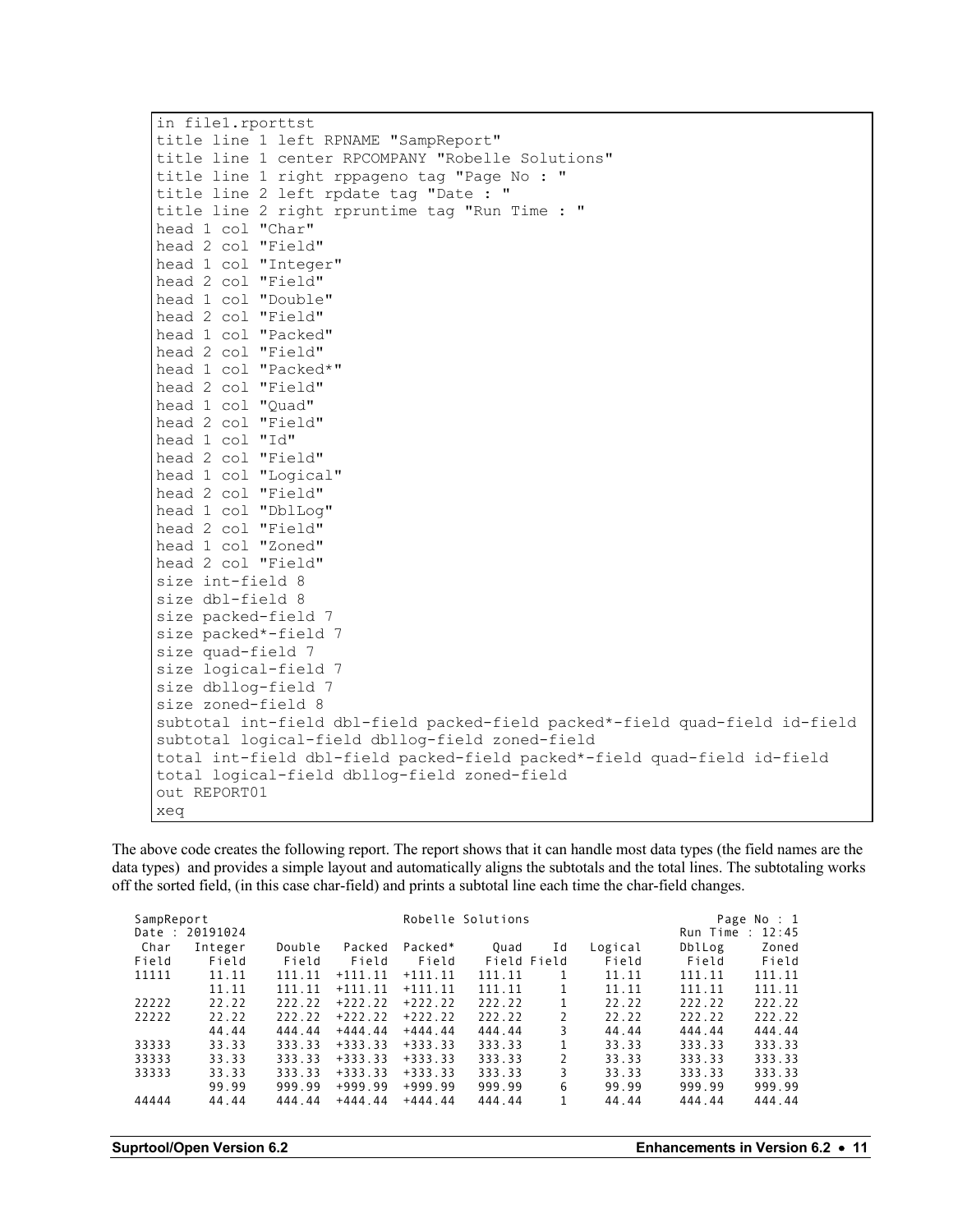| 44444 | 44.44  | 444.44 | $+444.44$                     | $+444.44$  | 444.44  |    | 44.44  | 444.44  | 444.44  |
|-------|--------|--------|-------------------------------|------------|---------|----|--------|---------|---------|
| 44444 | 44.44  | 444.44 | $+444.44$                     | $+444.44$  | 444.44  |    | 44.44  | 444.44  | 444.44  |
| 44444 | 44.44  | 444.44 | $+444.44$                     | $+444.44$  | 444.44  | 4  | 44.44  | 444.44  | 444.44  |
|       | 177.76 |        | 1777.76 +1777.76              | $+1777.76$ | 1777.76 | 10 | 177.76 | 1777.76 | 1777.76 |
| 55555 | 55.55  | 555.55 | $+555.55$                     | $+555.55$  | 555.55  |    | 55.55  | 555.55  | 555.55  |
| 55555 | 55.55  | 555.55 | $+555.55$                     | $+555.55$  | 555.55  |    | 55.55  | 555.55  | 555.55  |
| 55555 | 55.55  | 555.55 | $+555.55$                     | $+555.55$  | 555.55  |    | 55.55  | 555.55  | 555.55  |
| 55555 | 55.55  | 555.55 | $+555.55$                     | $+555.55$  | 555.55  | 4  | 55.55  | 555.55  | 555.55  |
| 55555 | 55.55  | 555.55 | $+555.55$                     | $+555.55$  | 555.55  |    | 55.55  | 555.55  | 555.55  |
|       | 277.75 |        | 2777.75 +2777.75 +2777.75     |            | 2777.75 | 15 | 277.75 | 2777.75 | 2777.75 |
|       | 611.05 |        | $6111.05 + 6111.05 + 6111.05$ |            | 6111.05 | 35 | 611.05 | 6111.05 | 6111.05 |

#### **\$BOM and \$EOM**

Suprtool has two new subfunctions called \$BOM and \$EOM which are now available in the \$stddate and \$month functions. The \$bom returns the beginning of the month date, "01" and the \$eom, returns the end of the month for the given date.

For Example, the \$stddate function will return the converted curdate, with either the beginning of the month for the day or the end of the month for the given curdate.

```
in file131
item curdate, date, ddmmyyyy
ext curdate
ext curbom=$stddate(curdate,$bom)
ext cureom=$stddate(curdate, $eom)
```
You can also use \$stddate to convert a date that is already in ccyymmdd format to the beginning of the month or the end of the month respectively.

You can also use \$bom and \$eom as part of the \$month function even if the date is not in ccyymmdd format.

```
Item curdate, date, ddmmyyyy
ext curdate
ext curbom=$month($stddate(curdate),+6,$bom)
ext cureom=$month($stddate(curdate),+6,$eom)
```
#### **String Function Checks**

Some of the String functions in Suprtool did not have proper length checks in place to insure that an overflow wouldn't occur for specific functions. The length for most string fields to be checked is 4095 bytes. Suprtool will now throw a more generalized error of:

```
Error: Field in function is greater than 4095 bytes
```
If a function is longer than the 4095, the field is potentially corrupted and/or truncated.

#### **Sdlinux for Linux**

SDLinux is a utility that will convert the Self-Describing information, such that Suprtool/Open can read the file. Specifically, it is meant to convert the .sd file from an HP-UX system to be read on Linux natively.

Sdlinux, will change the sd version field which tells Suprtool/Open the endianness of the sd file.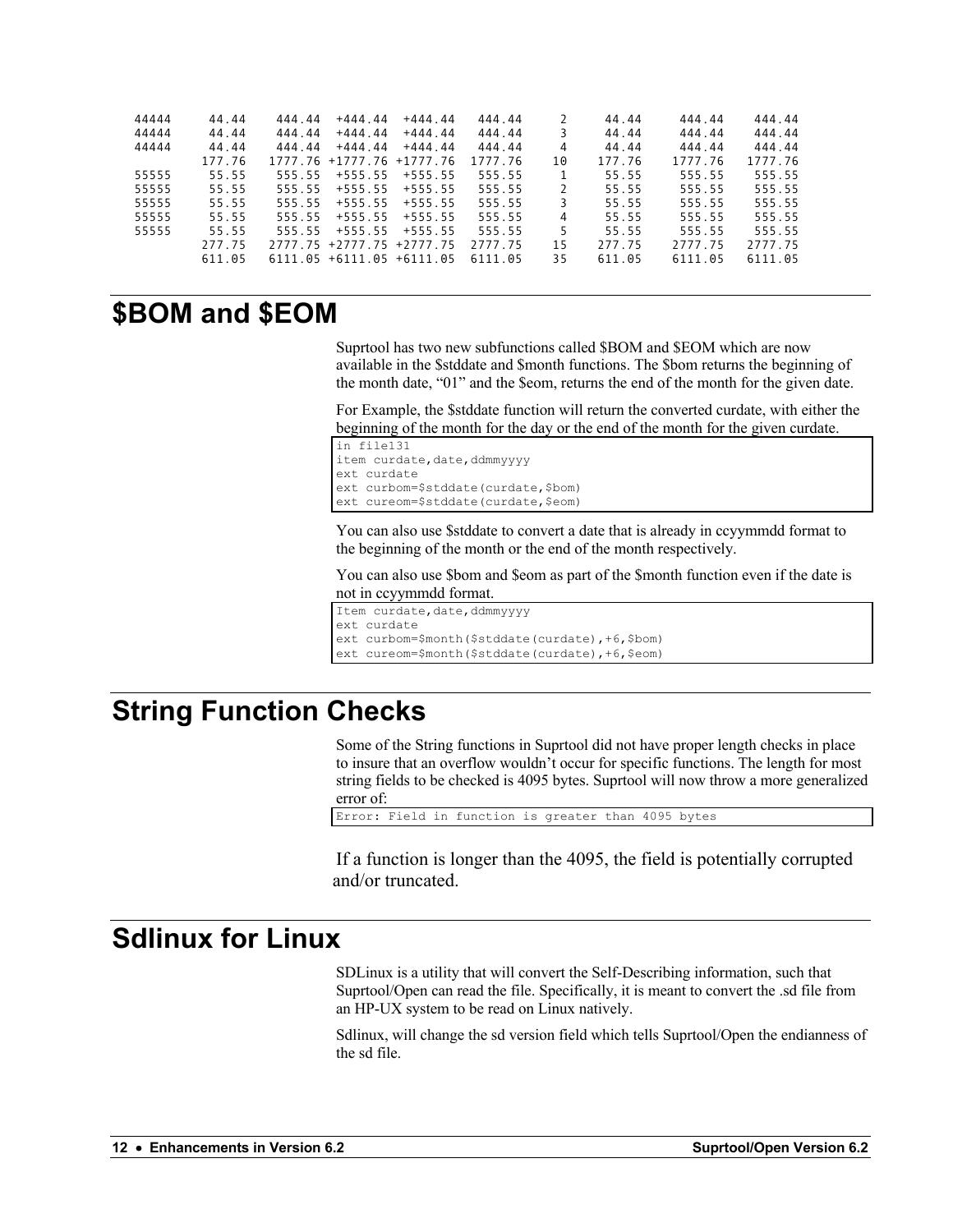| SD Version     | Endianness                | Extended<br>Names |
|----------------|---------------------------|-------------------|
| <b>B.00.00</b> | BIG (HP-UX) LITTLE(LINUX) | NO.               |
| <b>B.00.01</b> | BIG (HP-UX) LITTLE(LINUX) | <b>YES</b>        |
| <b>B.00.02</b> | <b>BIG</b>                | N <sub>O</sub>    |
| <b>B.00.03</b> | <b>BIG</b>                | YES               |

The sdlinux utility has four options, -f, -r, -h and –d. Only one option can be specified at any given time:

| Option | <b>SD</b> Version                                          | Integer Field                                                        |
|--------|------------------------------------------------------------|----------------------------------------------------------------------|
| $-f$   | $B.00.00$ becomes $B.00.02$ and<br>B.00.01 becomes B.00.03 | Any integer/logical field<br>gets flagged as BE.                     |
| -r     | $B.00.02$ becomes $B.00.00$ and<br>B.00.03 becomes B.00.01 | Any integer/logical field<br>gets the Endianness flag<br>turned off. |
| -h     | B.00.02 becomes B.00.00 and<br>B.00.03 becomes B.00.01     | No effect.                                                           |
| -d     | No effect.                                                 | Any integer/logical field<br>gets the Endianness flag<br>turned off. |

The sdlinux utility gets run with the above options and a filename for an argument as in:

```
./sdlinux '-ffilename'
./sdlinux '-rfilename'
./sdlinux '-hfilename'
./sdlinux '-dfilename'
```
The filename specified just needs to be the data file name not the sd filename. Regardless, sdlinux will figure out what to do if the .sd extension is in the filename argument.

#### **Set Limits Override On | Off**

Set Limits OverRide tells Suprtool for MPE to ignore any subsequent Set Limits TableSize command. This was added since the new MPE table size is now 2 GB and works well without any limit. It was also added as Suprtool 4.4 and lower did not calculate the Set Limits Tablesize limit properly. So, if a user had Set Limits Tablesize 25, Suprtool would allow for a table greater than that old limit, while the new version of the table would stop with "Table Full" as prescribed by the command.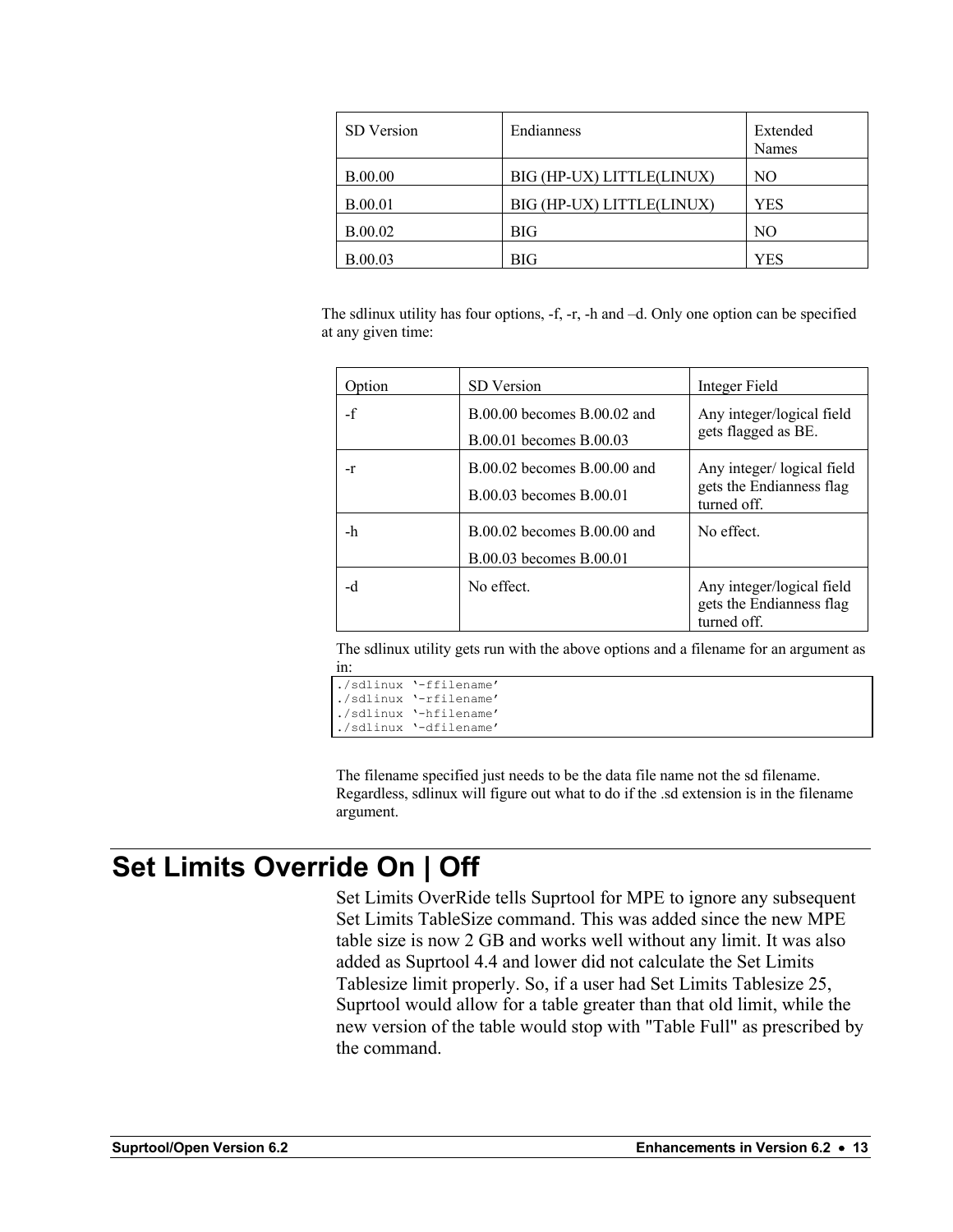Overriding the TableSize, allows for customers to set in a global suprmgr file and not have to search thru code to remove the specific command.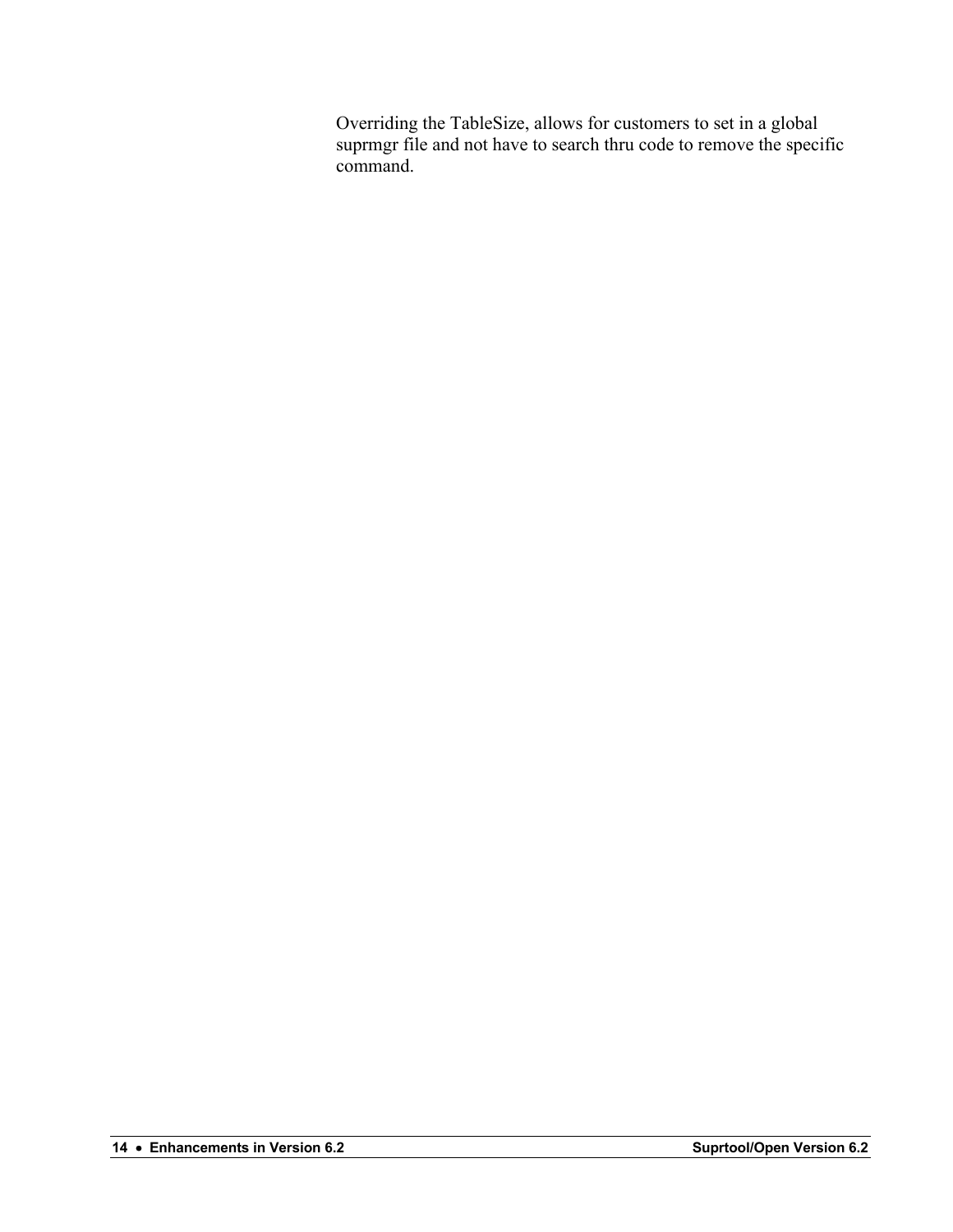## **Enhancements in Version 6.1**

#### **ENDIANIEEE**

Suprtool now supports IEEE fields to optionally be written out in Big Endian Byteorder when the setting:

Set EndianIEEE BE

will tell Suprtool to write out any IEEE field in BigEndian byte order on Linux on a small endian machine. This setting automatically gets turned on when accessing an Eloquence B.08.30, database when the BYTEORDER is set to BE2 or BEDATA2.

#### **Eloquence B.08.30**

Suprtool now supports Eloquence B.08.30 database which has a new feature whereby you can pick the BYTEORDER of any I/J/K and IEEE fields. There are several options for the BYTEORDER and they are NATIVE, COBOL, BE, BE2, BEDATA AND BEDATA2. See the table below to:

| <b>BYTEORDER</b> | I/J/K Data    | Ieee Data     | Image Area    |
|------------------|---------------|---------------|---------------|
| <b>NATIVE</b>    | <b>NATIVE</b> | <b>NATIVE</b> | <b>NATIVE</b> |
| <b>COBOL</b>     | ВE            | <b>NATIVE</b> | ВE            |
| BE               | BE            | <b>NATIVE</b> | BE            |
| BE <sub>2</sub>  | BE            | BE            | BE            |
| <b>BEDATA</b>    | BE            | <b>NATIVE</b> | <b>NATIVE</b> |
| BEDATA2          | BE            | BE            | <b>NATIVE</b> |

What Suprtool does to support this is takes note of the option and sets it's own internal flag(s) appropriately and then turns off the translation from Eloquence so the data isn't translated twice. These options in both Suprtool and Eloquence is to support certain COBOL compilers that have Integers and Logicals of all sizes in Big Endian ByteOrder.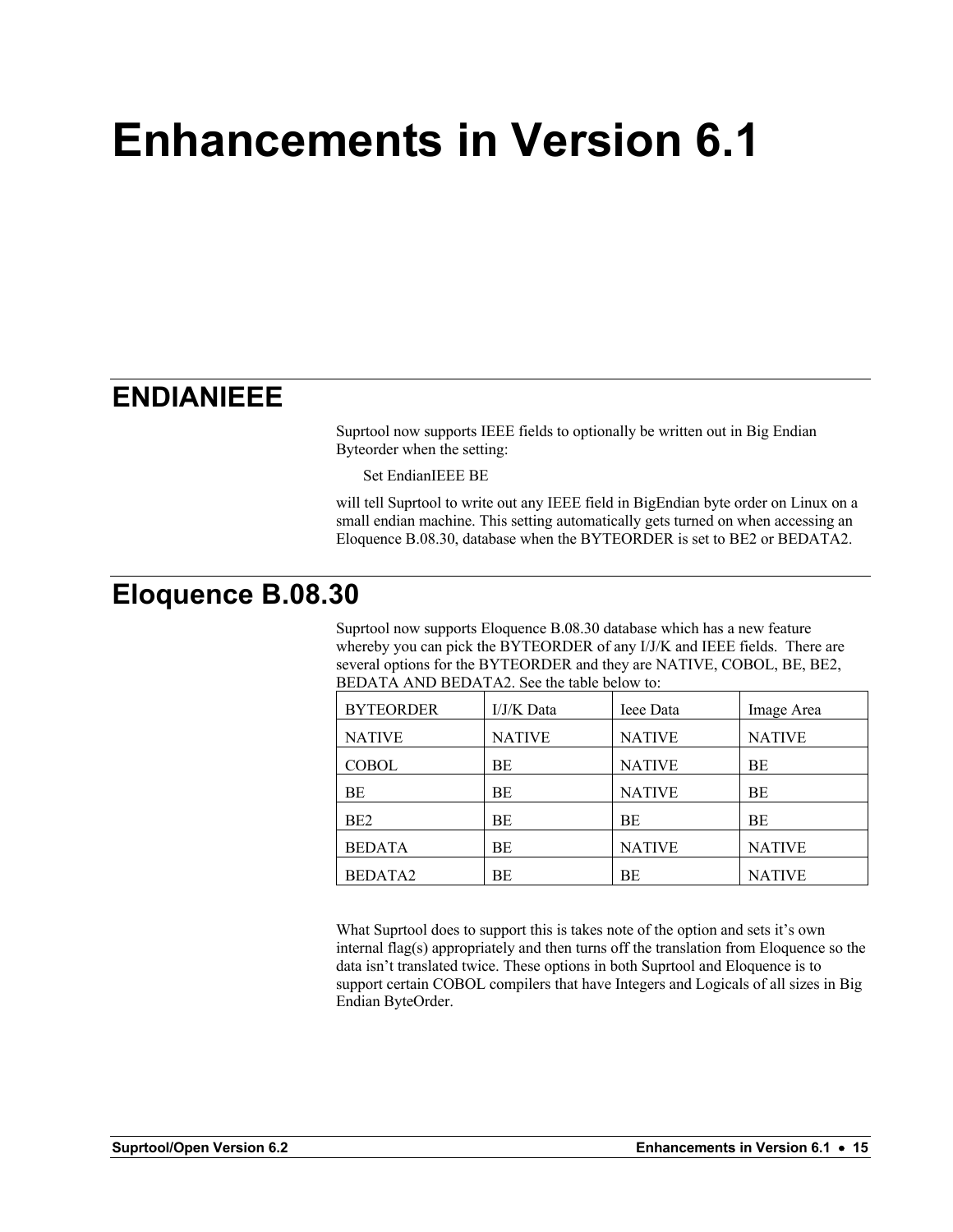#### **STEXPORT**

STExport now supports 8196 bytes on the input, and the output file.

#### **SUPRLINK**

Suprlink now supports 8196 bytes on the input file, link file and 16384 bytes on the output file.

#### **\$Length**

Suprtool has a new function called \$length which returns a double integer number that is the length of a given byte or numeric field. For byte type fields Suprtool starts at the right most byte position to look for any non-space character and calculates the length of the data. For numeric fields Suprtool will convert the number to display and starting on the left will search for any non-zero character to establish the length.

Below is an excerpt from the manual, that describes how it can be used:

#### **\$LENGTH (Works on Byte-type and numeric fields)**

Purpose of the \$length frunction is to return the length of the specified byte field as if the field has had the \$rtrim function applied or the position of the rightmost nonspace character.

#### **If Usage:**

if \$length(NAME) >= 15

#### **Extract Usage:**

Define LenField,1,4,double extract LenField=\$length(byte-field)

#### **\$ROBELLE variable**

The \$ROBELLE variable on HP-UX and Open platforms has been expanded to 55 characters for the \$ROBELLE directory name when you are installing outside of /opt/robelle. You use the \$robelle variable to tell suprtool and all of the programs that come with suprtool where to find where it is installed.

#### **Set EditSignNeutral**

The \$edit function converts data from numeric to byte and applies an edit mask to format the data. Neutral data is not considered to be signed so if you have neutral data, a positive sign will not be applied to the edit mask. With Set EditSignNeutral turned on, Suprtool will consider the Neutral data to be positive and therefore print out the "+" or "DR", depending on the edit-mask used.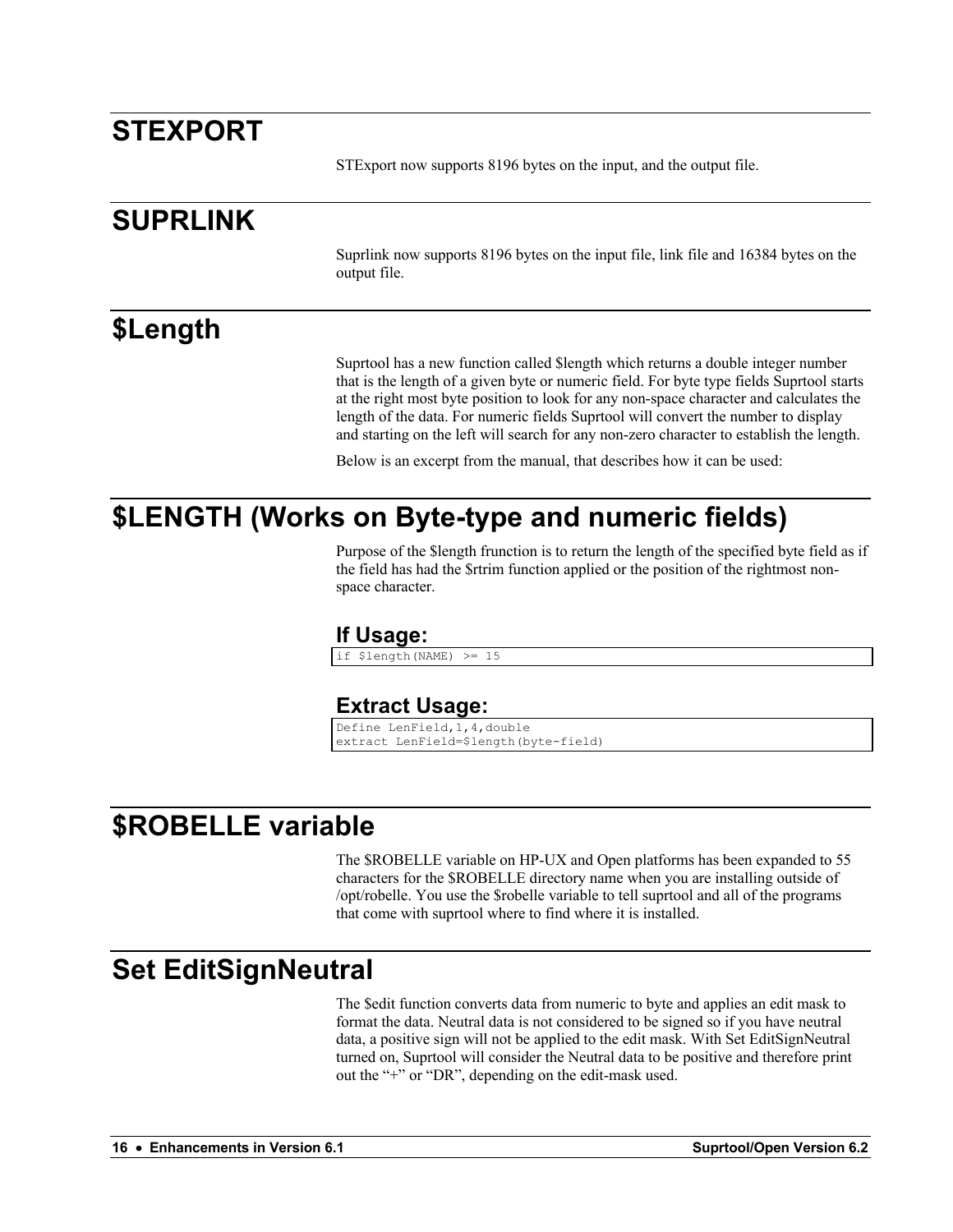Set EditSignNeutral On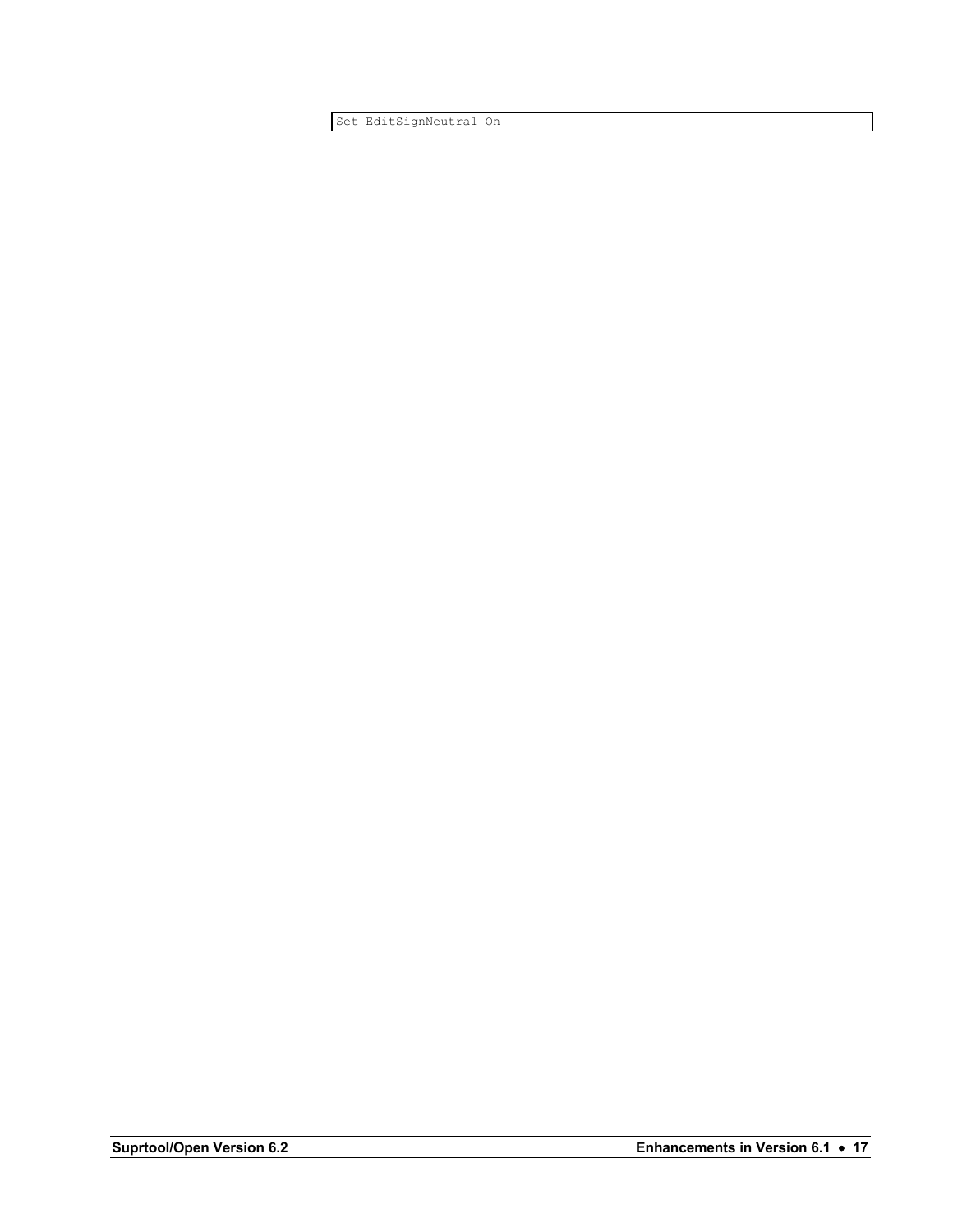## **Enhancements in Version 6.0**

#### **HP-UX Data Files**

Suprtool/Open now has the ability to read self-describing files that come directly from HP-UX. Suprtool/Open will depending on the version of the SD file format will when necessary, convert all of the SD information from BigEndian data to Little Endian numbers such that Suprtool/Open will be able to natively read the files.

Sdlinux is a new utility available for HP-UX that will help aid in allowing Suprtool/Open to know whether or not an SD file is bigendian or smallendian.

#### **ENDIANINT**

Suprtool/Open now has the ability to read and write Self-Describing files with Integers that are in BigEndian format.

Set EndianInt BE

Will tell Suprtool to write out any Integer in BigEndian byte order on Linux on a small endian machine.

#### **ENDIANLOG**

Suprtool/Open now has the ability to read and write Self-Describing files with Logicals that are in BigEndian format.

Set EndianLog BE

Will tell Suprtool to write out any Logical in BigEndian byte order on Linux on a small endian machine.

#### **FFISBE**

Suprtool/Open now has the ability to read Flat Files with BigEndian Data. If SetFFISBE is turned On, Suprtool will assume that Integer and Logical fields are in BigEndian format.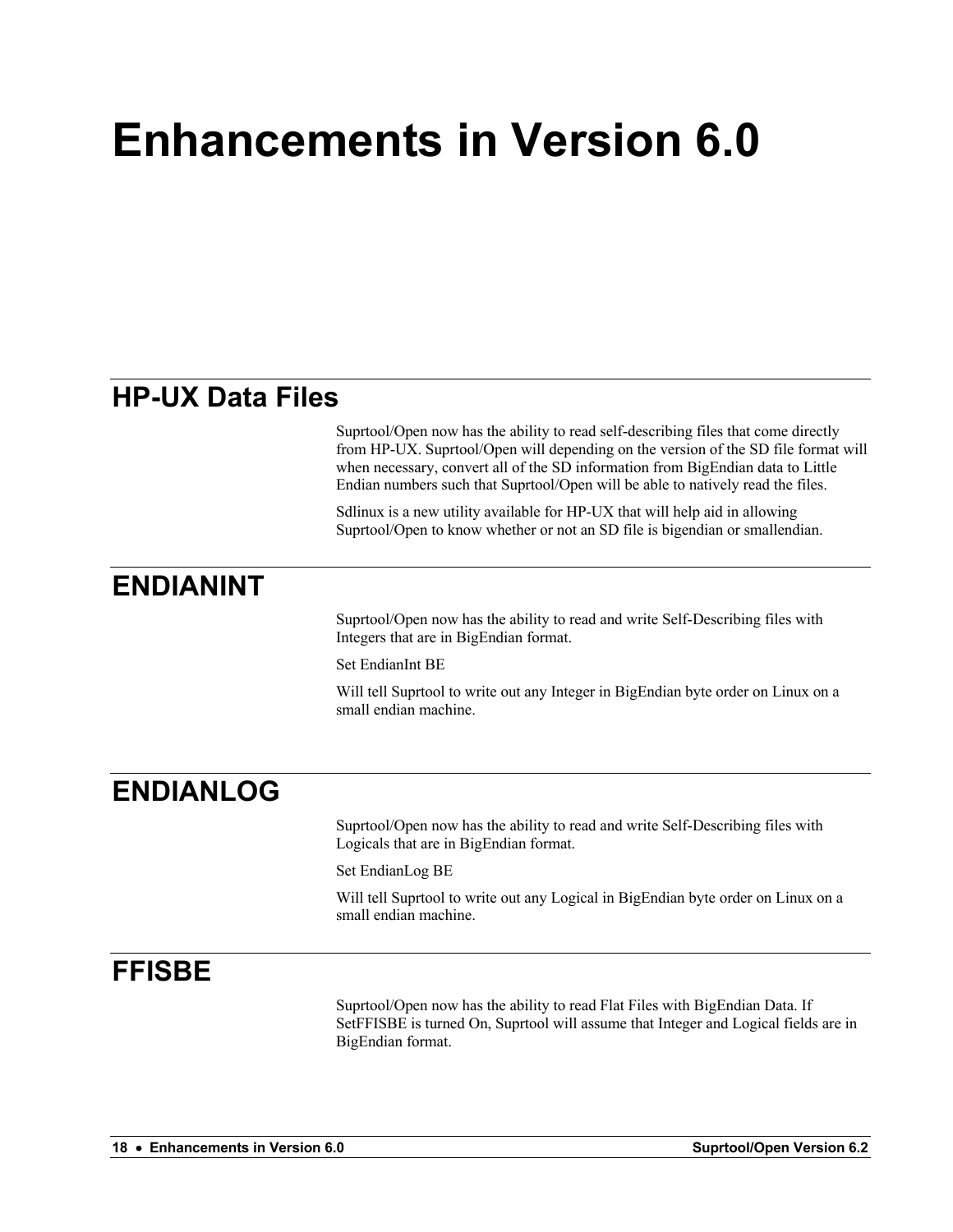### **Sdlinux Utility**

Suprtool now has a utility called sdlinux, which will help convert an HP-UX selfdescribing file which will have Big Endian numbers, in the Self-Describing information and in the integers in the data file. The sdlinux utility is available in the Suprtool 6.0 HP-UX download or you can ftp the utility from our ftp site by doing the following from you HP-UX system:

cd /opt/robelle/bin ftp ftp.robelle.com anonymous youremail@domain.com binary get sdlinux quit

Please note that you need Suprtool 6.0 version of Suprtool/Open, but there is no dependency, on what version of Suprtool you are using on HP-UX. The utility was just distributed with the 6.0 version as it was the next available release vehicle.

Sdlinux, will change the sd version field which tells Suprtool/Open the endianness of the sd file.

| SD Version     | Endianness                | Extended<br>Names |
|----------------|---------------------------|-------------------|
| <b>B.00.00</b> | BIG (HP-UX) LITTLE(LINUX) | NO                |
| <b>B.00.01</b> | BIG (HP-UX) LITTLE(LINUX) | YES               |
| <b>B.00.02</b> | BIG                       | N <sub>O</sub>    |
| <b>B.00.03</b> | BIG                       | YES               |

The sdlinux utility has four options, -f, -r, -h and –d. Only one option can be specified at any given time:

| Option | <b>SD</b> Version                                          | Integer Field                                                        |
|--------|------------------------------------------------------------|----------------------------------------------------------------------|
| $-f$   | $B.00.00$ becomes $B.00.02$ and<br>B.00.01 becomes B.00.03 | Any integer/logical field<br>gets flagged as BE.                     |
| -r     | $B.00.02$ becomes $B.00.00$ and<br>B.00.03 becomes B.00.01 | Any integer/logical field<br>gets the Endianness flag<br>turned off. |
| -h     | $B.00.02$ becomes $B.00.00$ and<br>B.00.03 becomes B.00.01 | No effect.                                                           |
| -d     | No effect.                                                 | Any integer/logical field<br>gets the Endianness flag<br>turned off. |

The sdlinux utility gets run with the above options and a filename for an argument as in: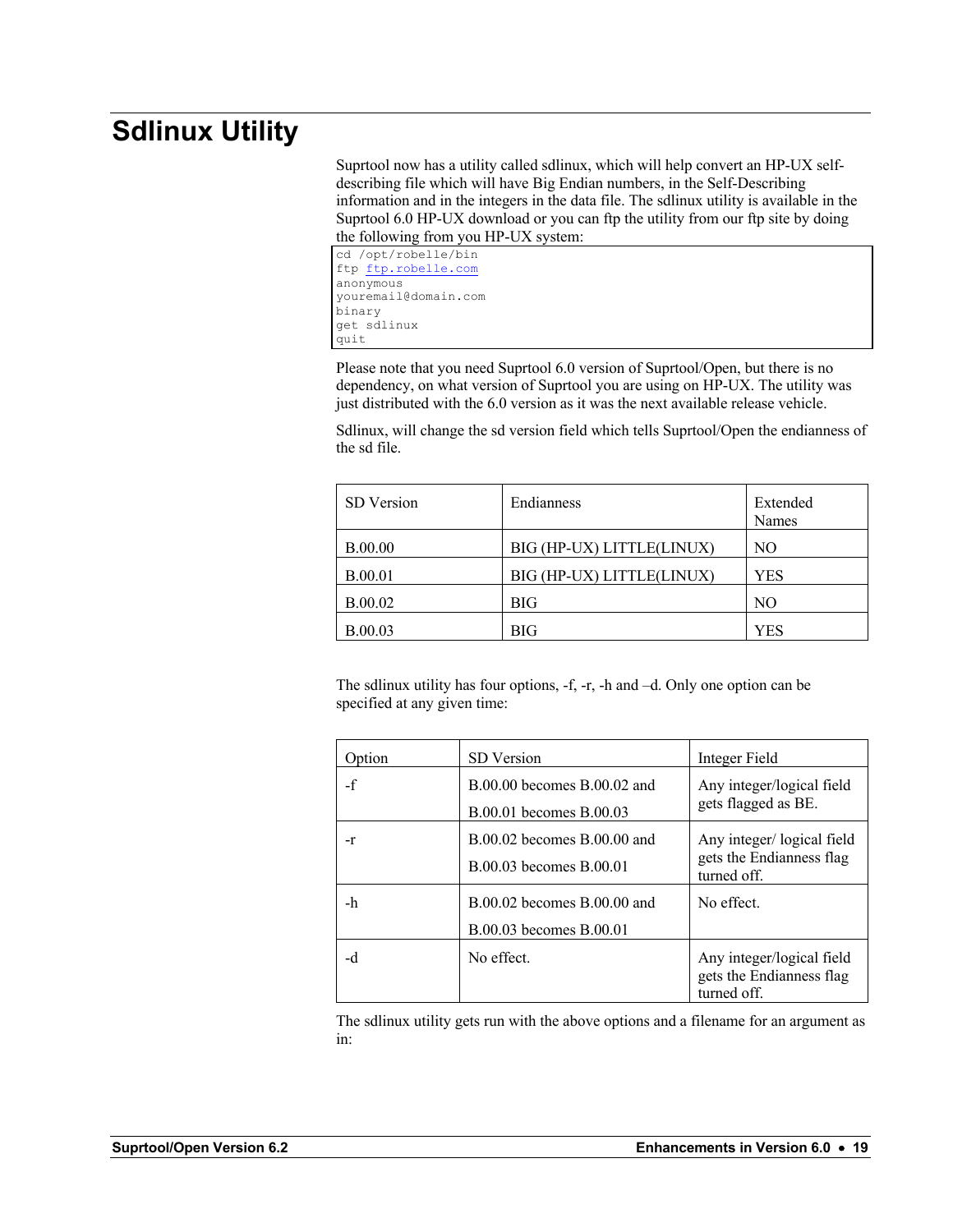| ./sdlinux '-ffilename'                           |
|--------------------------------------------------|
|                                                  |
|                                                  |
| ./sdlinux '-dfilename'                           |
| ./sdlinux '-rfilename'<br>./sdlinux '-hfilename' |

The filename specified just needs to be the data file name not the sd filename. Regardless, sdlinux will figure out what to do if the .sd extension is in the filename argument.

Please see the following example how you can move data from HP-UX, to Linux natively without having to export to ascii. On HP-UX, you simply create a self-describing file as you normally would:

```
Base mydb
Get mydataset
Out outfile,link
Xeq
```
Then you can use sdlinux to make some quick changes to the Self-describing information, specifically the version in the header and the integers and logicals get updated with the big endian flag being turned on:

sdlinux '-foutfile'

You can then ftp the data file and the sd file over to your Linux box:

```
ftp linuxbox.robelle.com
user
password
put outfile outfile
put outfile.sd outfile.sd
quit
```
You can then reverse the effects of the –f option with the –r option on the files after you have transferred:

sdlinux -routfile

Then on Linux you can read the sd file natively even though the sd information has big endian information and the data file can be read with bigendian integers and logicals.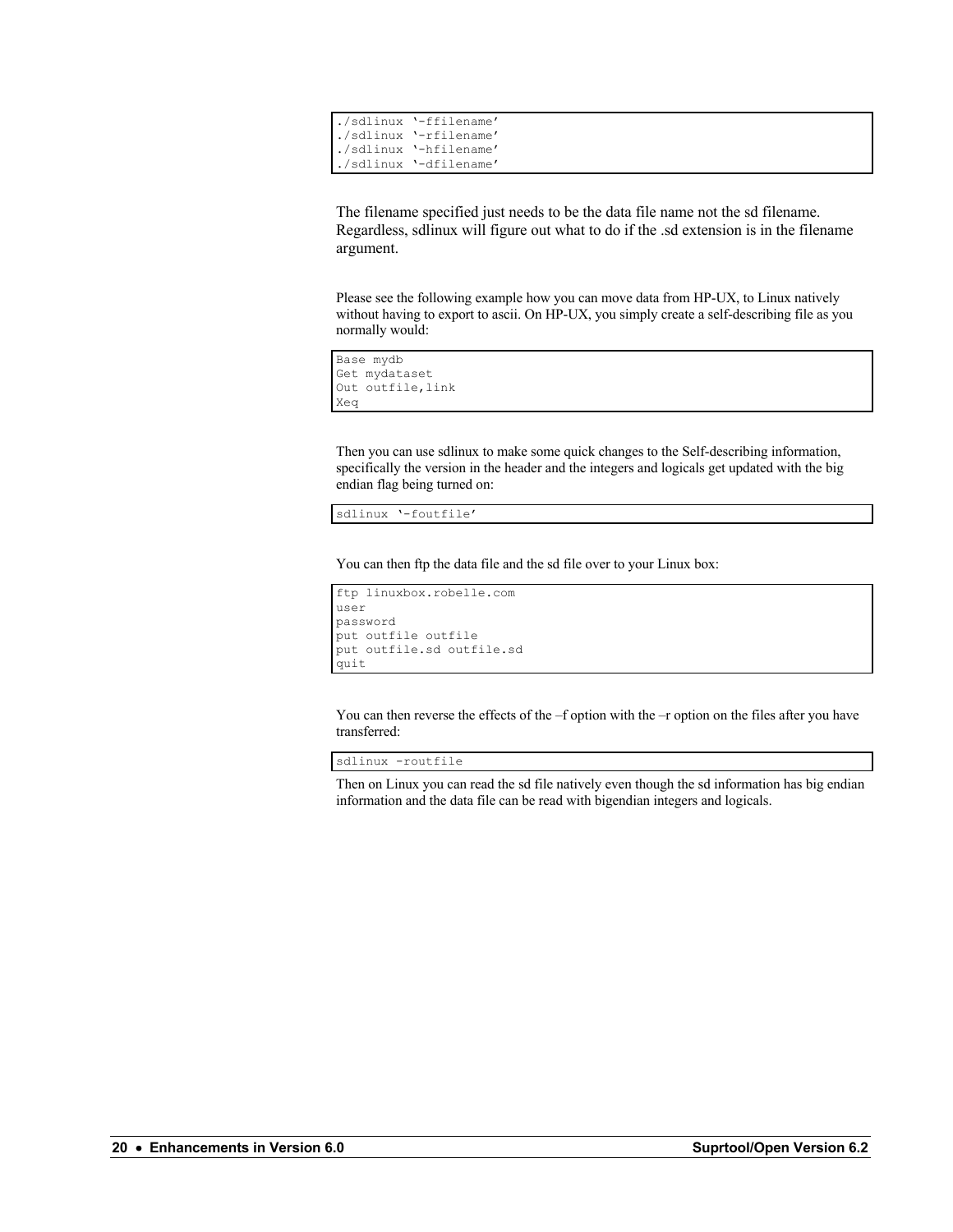| >in outfile                                      |               |     |               |            |     |
|--------------------------------------------------|---------------|-----|---------------|------------|-----|
| $>$ form                                         |               |     |               |            |     |
| File: outfile (SD Version B.00.02) Has linefeeds |               |     |               |            |     |
| Entry:                                           |               |     | Offset        |            |     |
|                                                  | CHAR-FIELD    | X5  | 1             |            |     |
| INT-FIELD                                        |               | 11  | 6             |            | BE  |
| DBL-FIELD                                        |               | I2  | 8             |            | BE. |
|                                                  | PACKED-FIELD  | P12 | 12            |            |     |
|                                                  | PACKED*-FIELD | P12 | 18            |            |     |
|                                                  | OUAD-FIELD    |     | 24<br>I4      |            | BE  |
| TD-FIELD                                         |               | 11  | 32            |            | ВE  |
|                                                  | LOGICAL-FIELD | K1  | 34            |            | BE  |
|                                                  | DBLLOG-FIELD  | K2  | 36            |            | BE  |
|                                                  | ZONED-FIELD   |     | Z5 5<br>40    |            |     |
| FILLER                                           |               |     | X36 45        |            |     |
| Entry Length: 80 Blocking: 1                     |               |     |               |            |     |
| $>$ num 3                                        |               |     |               |            |     |
| $\lambda$ list                                   |               |     |               |            |     |
| $>$ xeq                                          |               |     |               |            |     |
| >IN outfile (0) >OUT \$NULL (0)                  |               |     |               |            |     |
| CHAR-FIELD                                       | $= 11111$     |     | INT-FIELD     | $= 1111$   |     |
| $DBL-FIELD$ = 11111                              |               |     | PACKED-FIELD  | $= +11111$ |     |
| $PACKED*-FIELD = +11111$                         |               |     | OUAD-FIELD    | $= 11111$  |     |
| $ID - FTRID = 1$                                 |               |     | LOGICAL-FIELD | $= 1111$   |     |
| $DBLLOG-FIELD$ = 11111                           |               |     | ZONED-FIELD   | $= 11111$  |     |
| <b>FTLLER</b>                                    | $=$           |     |               |            |     |

### **Set SDOutBE**

The Set command, SDOutBE when turned on Suprtool/Open on a Little Endian Linux box will create an SD file with BigEndian data such that it can be transferred to an HP-UX box and read natively on HP-UX.

When introduced, this feature was turned on, but has since been turned off in Build 13.

#### **BackwardChain**

The Set command, Backwardchain when turned on will tell the Chain command to do a Backward Chained read.

#### **\$INRECNUM**

The if / extract commands can now utilize a new function called \$INRECNUM, which allows you to use the input record number in certain tasks. For example, the task below would find record number 11.

```
In somefile
 If $inrecnum=11
```
You can also, utilize the \$inrecnum function in the extract command: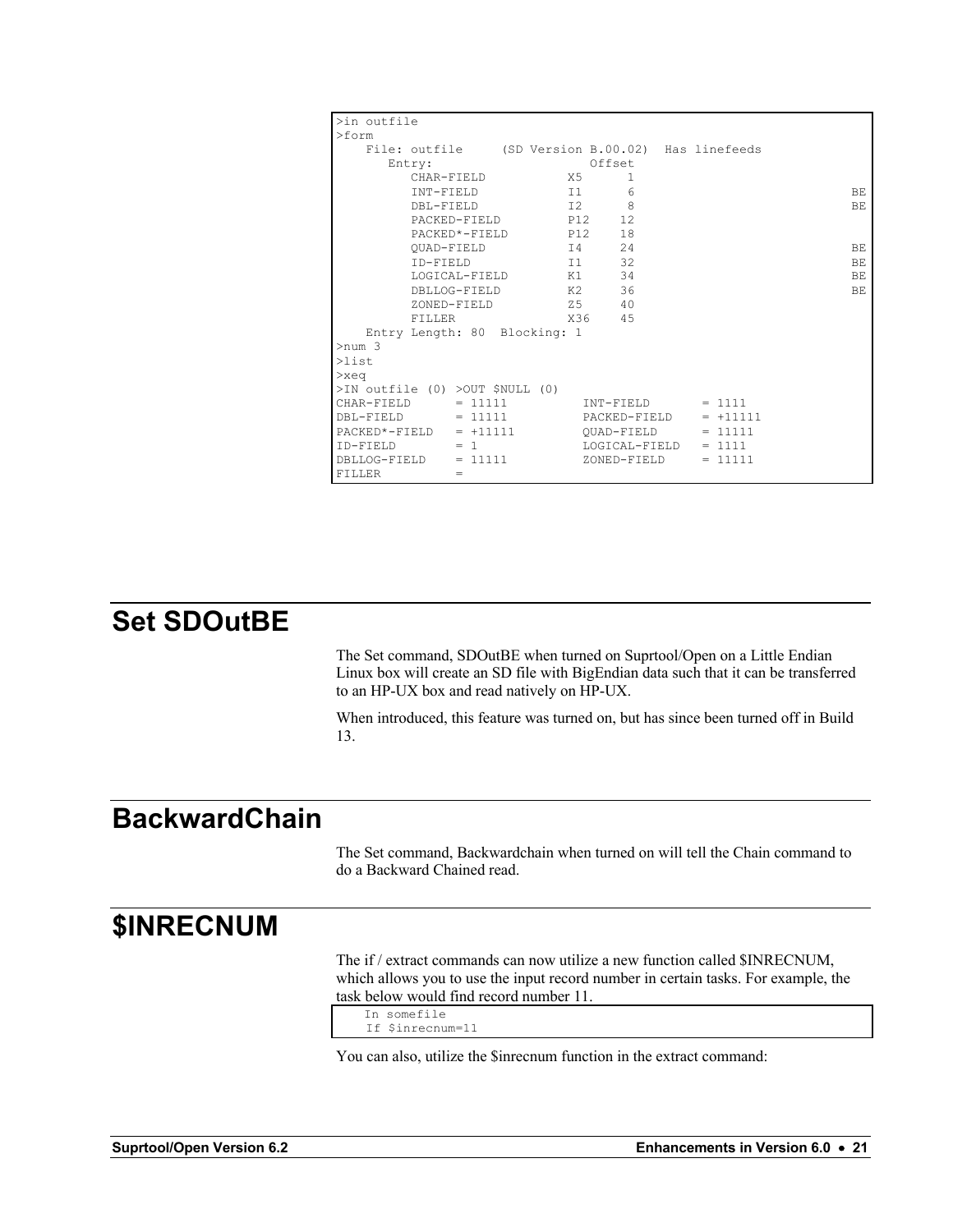```
In somefile
 Def recnum,1,4,double
 Ext recnum=$inrecnum
```
The \$inrecnum function was designed to find records especially in the instance where duplicate records are in a particular data source and cannot be isolated by any other means.

#### **\$LEADZEROZ**

The if / extract commands can now utilize a new function called \$LEADZEROZ, which allows you to add leading zeroes to a specific display field. This was designed specifically for the extract command and fixing up data but can be used in the if command as well.

\$NUMBER is capable of fixing up numbers, but the new \$LEADZEROZ function is more lightweight and simply adds leading zeroes, and has an option to justify right as shown below. The source data looks like this:



#### You can format with the following:

| >IN LEADZERO.SUPRTEST                             |
|---------------------------------------------------|
| >DEF A,1,12,DISPLAY                               |
| >EXT A=\$LEADZEROZ(A,J)                           |
| $\star$<br>$>$ $\circ$ ut.                        |
| $>$ xeq                                           |
| 000000000001                                      |
| 000000000002                                      |
| 000000000003                                      |
| 000000000004                                      |
| 000000000005                                      |
| 000000000006                                      |
| 000000000007                                      |
| 000000000008                                      |
| 000000000009                                      |
| 000000000010                                      |
| 000000000012                                      |
| 000000012345                                      |
| 000000000220                                      |
| $IN=13$ , $OUT=13$ . $CPU-Sec=1$ . $Wall-Sec=1$ . |

The \$LEADZEROZ function cannot fix issues like commas and decimal places in a display field, this can be handled by the \$number function.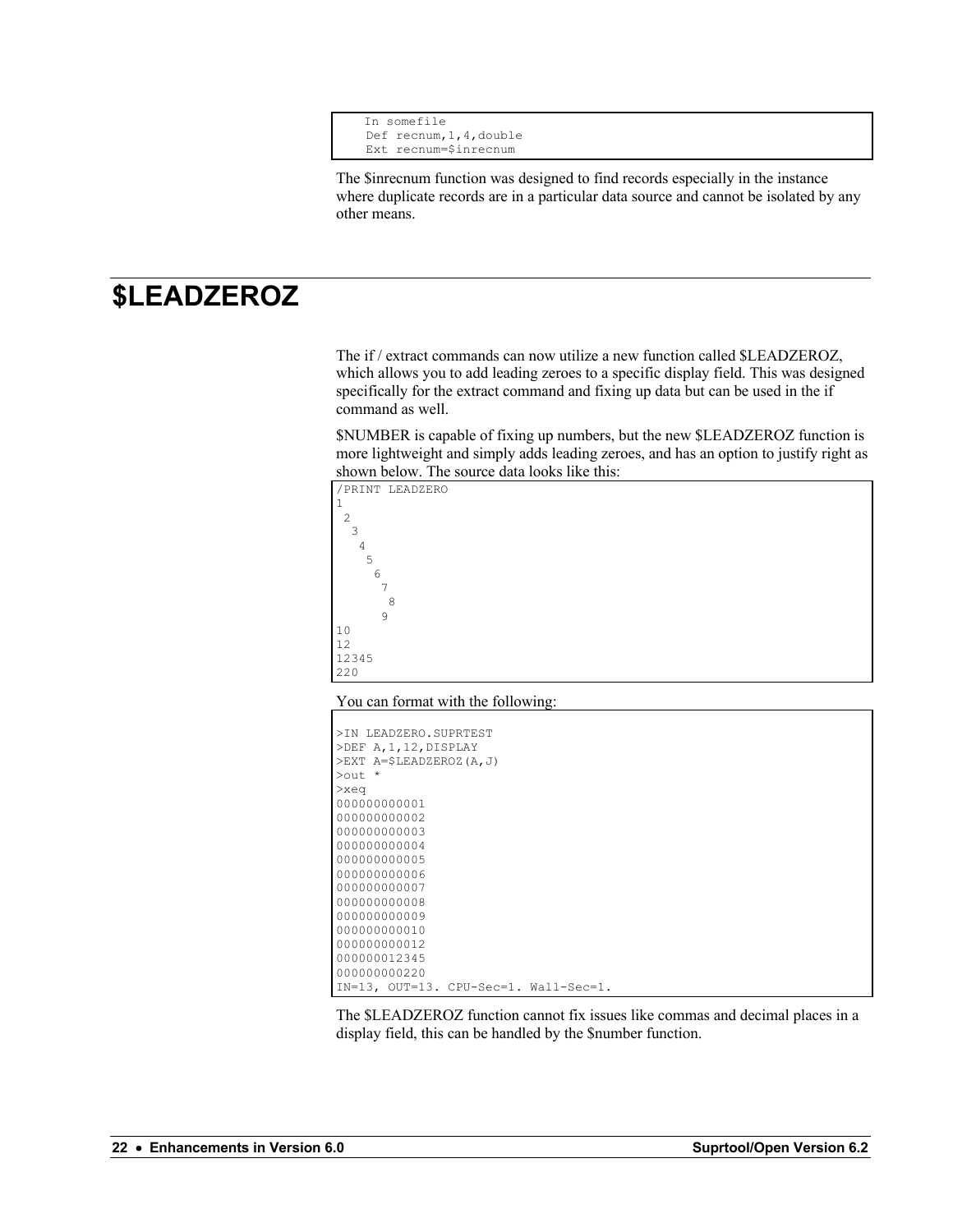#### **\$LEADZEROB**

The if / extract commands can now utilize a new function called \$LEADZEROB, which allows you to add leading zeroes to a specific byte field. This was designed specifically for the extract command and fixing up data but can be used in the if command as well. The data looks like this:





| >IN LEADZERO.SUPRTEST                 |  |  |
|---------------------------------------|--|--|
| >DEF A,1,12,byte                      |  |  |
| >EXT A=\$LEADZEROB(A, J)              |  |  |
| $\text{Out}$ *                        |  |  |
| $>$ xeq                               |  |  |
| 000000000001                          |  |  |
| 00000000002                           |  |  |
| 000000000003                          |  |  |
| 000000000004                          |  |  |
| 000000000005                          |  |  |
| 000000000006                          |  |  |
| 000000000007                          |  |  |
| 000000000008                          |  |  |
| 000000000009                          |  |  |
| 000000000010                          |  |  |
| 000000000012                          |  |  |
| 000000012345                          |  |  |
| 000000000220                          |  |  |
| IN=13, OUT=13. CPU-Sec=1. Wall-Sec=1. |  |  |

### **\$JUSTIFYL**

The if / extract commands can now utilize a new function called \$JUSTIFYL, which allows you to left justify text to the left side of a field.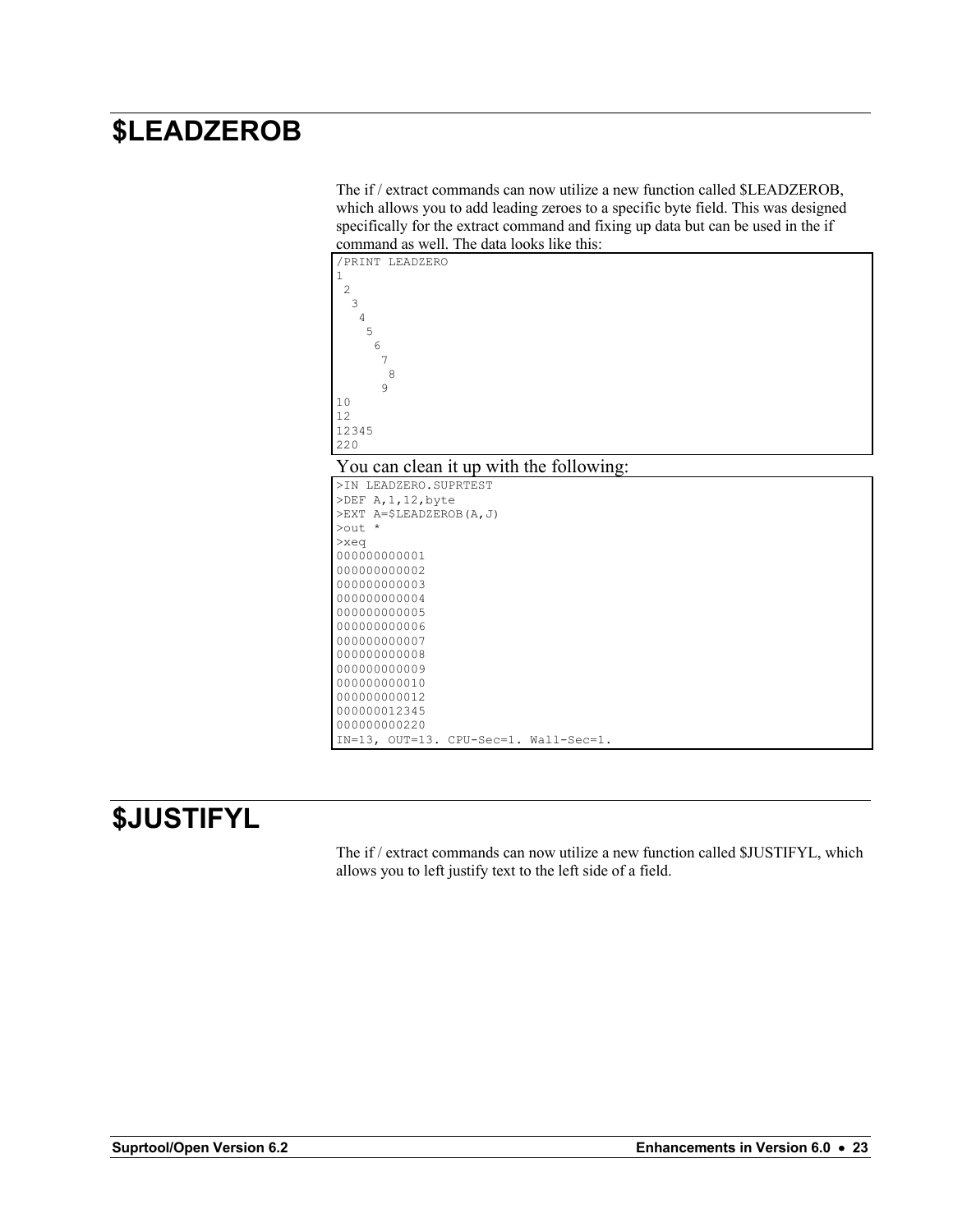| >in leadzero                          |
|---------------------------------------|
| $\text{def } b, 1, 12, \text{byte}$   |
| >ext b=\$justifyl(b)                  |
| $\text{Out}$ *                        |
| $>$ xeq                               |
|                                       |
| $\overline{c}$                        |
| 3                                     |
| $\overline{4}$                        |
| 5                                     |
| 6                                     |
| 7                                     |
| 8                                     |
| 9                                     |
| 10                                    |
| 12                                    |
| 12345                                 |
| 220                                   |
| IN=13, OUT=13. CPU-Sec=1. Wall-Sec=1. |
|                                       |

#### **\$JUSTIFYR**

The if / extract commands can now utilize a new function called \$JUSTIFYR, which allows you to right justify text to the right side of a field.

|         | >in leadzero.suprtest |                                       |
|---------|-----------------------|---------------------------------------|
|         | >def a, 1, 12, byte   |                                       |
|         | >ext a=\$justifyr(a)  |                                       |
| >out *  |                       |                                       |
| $>$ xeq |                       |                                       |
|         | $\mathbf{1}$          |                                       |
|         | $\overline{2}$        |                                       |
|         | 3                     |                                       |
|         | $\overline{4}$        |                                       |
|         | 5                     |                                       |
|         | 6                     |                                       |
|         | 7                     |                                       |
|         | 8                     |                                       |
|         | 9                     |                                       |
|         | 10                    |                                       |
|         | 12                    |                                       |
|         | 12345                 |                                       |
|         | 220                   |                                       |
|         |                       | IN=13, OUT=13. CPU-Sec=1. Wall-Sec=1. |

#### **\$RESPACE**

The if / extract commands can now utilize a new function called \$RESPACE, which allows you to fixup byte data that has multiple spaces in between text. For example your data looks like this: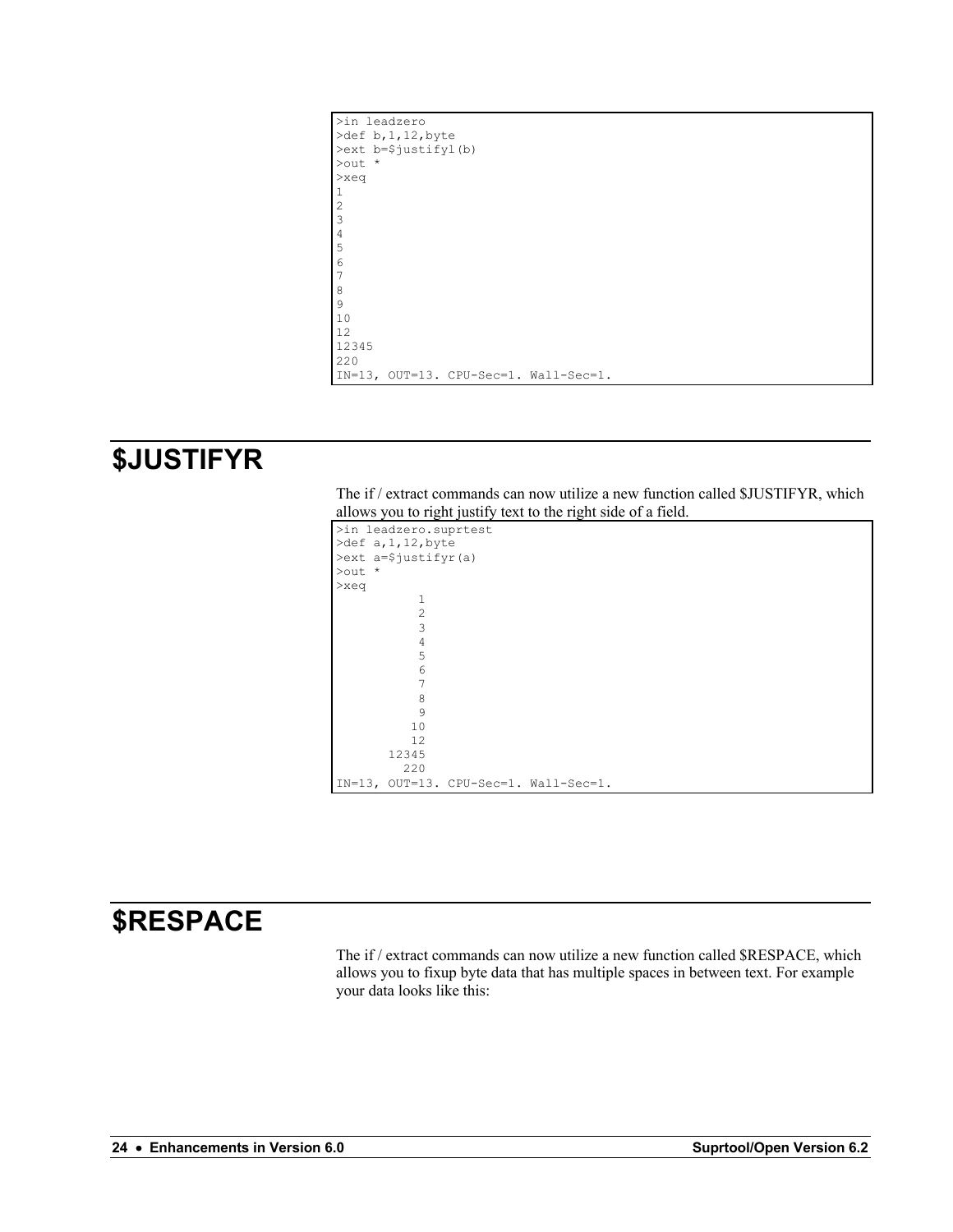```
>in respace.suprtest
>def text,1,40
>ext text
>out *
>xeq
this is a test
 this is a test
this is a test
this is a test
this is a test
this is a test
please note this is a test
this is a test
this is a test
this is a test
      this is a test
this is a test
          a test
this is a test
dummy record
this is a not test
silly record
IN=30, OUT=30. CPU-Sec=1. Wall-Sec=1.
```
It can easily be fixed up and converted to what is shown below:

```
>in respace.suprtest
>ext text=$respace(text,J)
>out *
>xeq
this is a test
this is a test
this is a test
this is a test
this is a test
this is a test
please note this is a test
this is a test
this is a test
this is a test
this is a test
this is a test
this is a test
this is a test
dummy record
this is a not test
silly record
IN=30, OUT=30. CPU-Sec=1. Wall-Sec=1.
```
### **ORACLE and MYSQL Dynamic Loading**

Two new variables have been implemented to enhance the dynamic loading of the Oracle and MySQL client libraries. ROBELLE\_ORACLE\_PATH and ROBELLE\_MYSQL\_PATH can now be set to the directory where the libraries reside: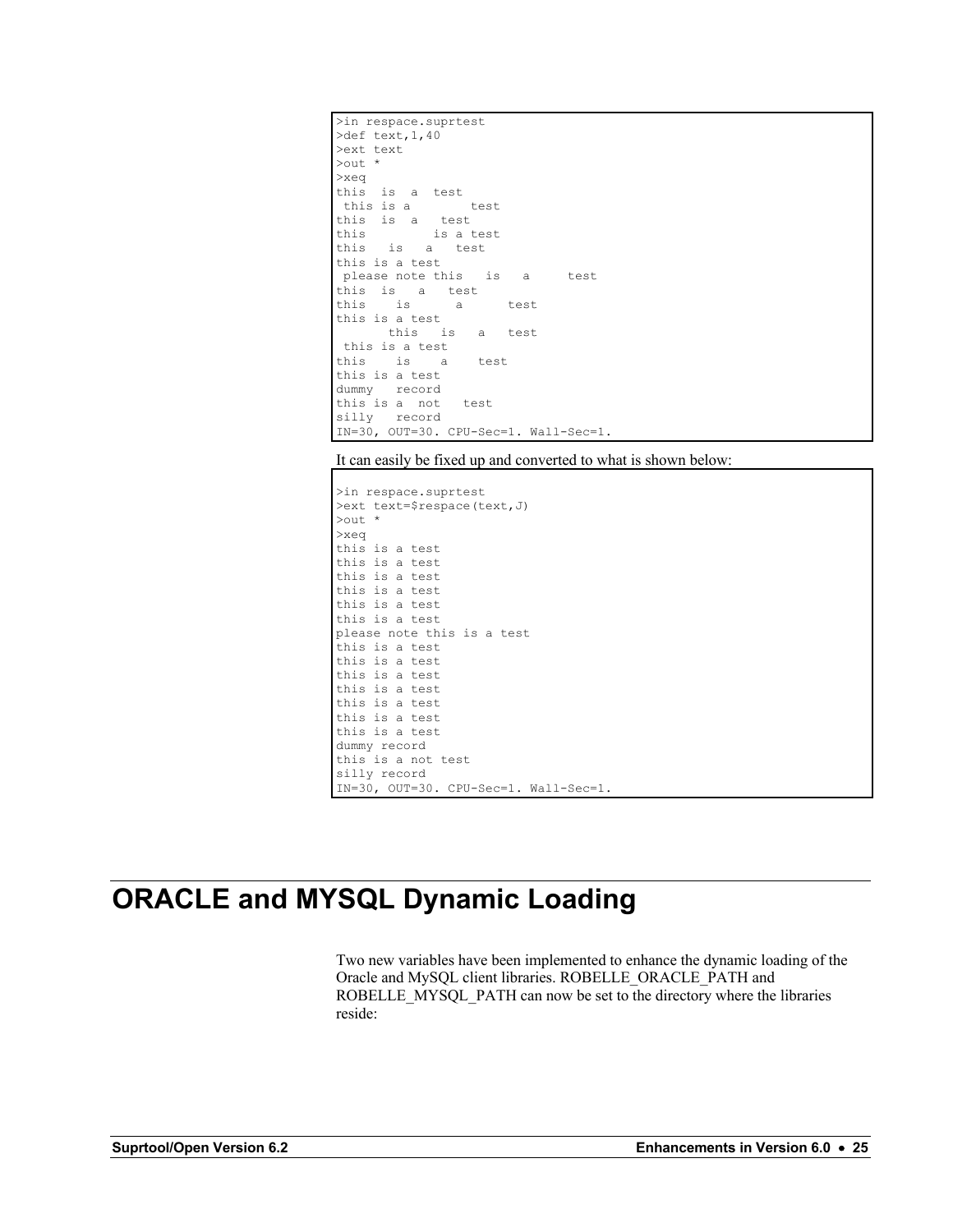|  | export ROBELLE ORACLE LIB=/home/neil/myoracle/lib32/ |
|--|------------------------------------------------------|
|  | export ROBELLE MYSQL LIB=/home/neil/mysql/lib32/     |

When these variables are set Suprtool will take the variable and add on the respective necessary client name and dynamically load what is needed. Suprtool first will try the LD\_LIBRARY\_PATH, but if that fails it will specifically use the above variables if set to dynamically load the library.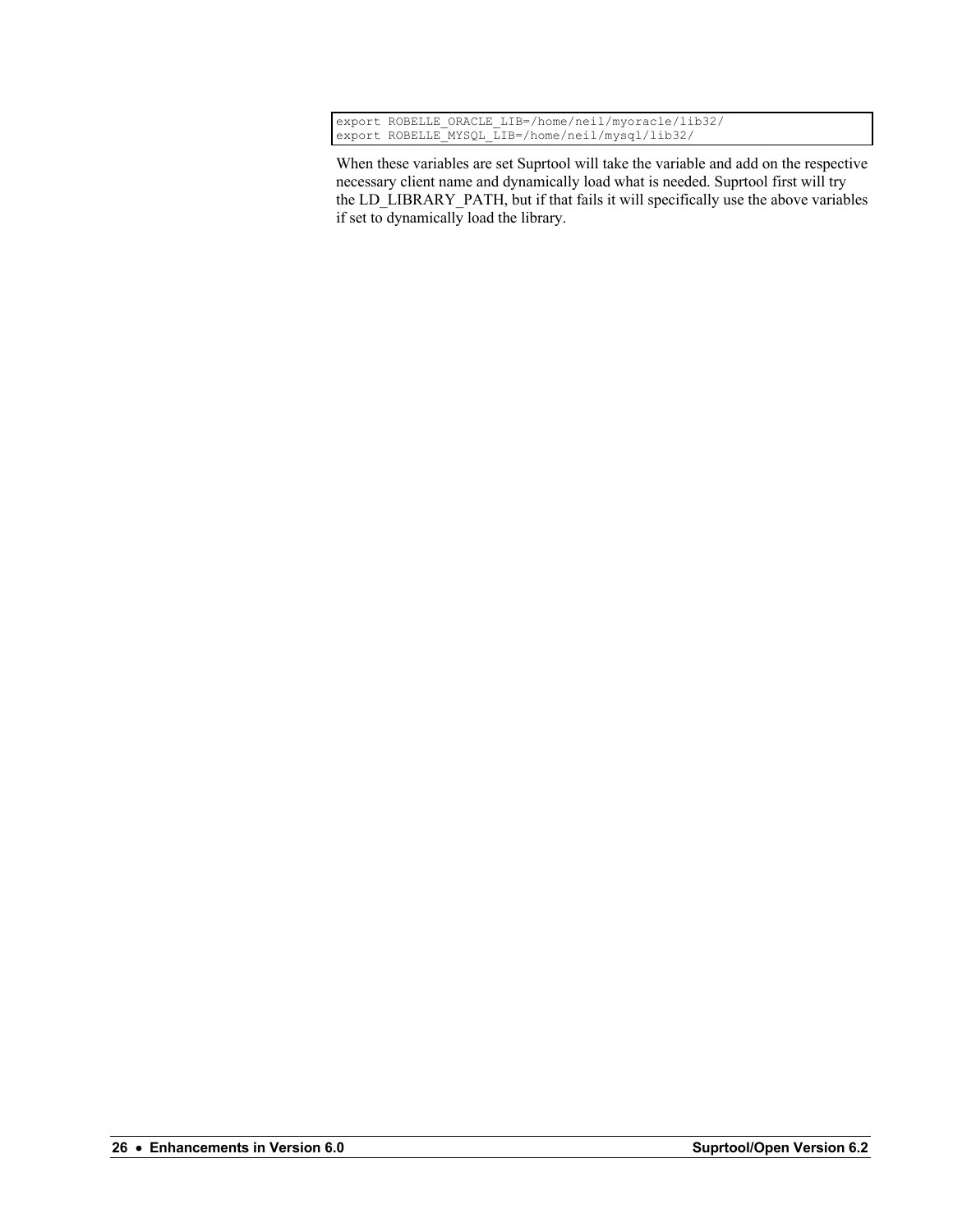### **Bugs Fixed**

#### **Bugs Fixed In Suprtool 5.9**

**Add Command.** The Add command would fail if a Table in an Oracle database accessible by a given username had more than 2.1 billion entries on Oracle 11 and higher.

#### **Bugs Fixed In Suprtool 5.6.11**

**Output , Display Command.** Suprtool for Itanium and Suprtool/Open would not properly convert negative, single and double integers when output/,display is invoked

**Quad Integer Input Parsing.** Suprtool/Open would not parse a negative number into a quad integer container.

#### **Bugs Fixed In Suprtool 5.6.10**

**If Command.** Suprtool for Itanium and Suprtool/Open incorrectly reallocated if/extract code space on subsequent tasks, which would eventually cause Suprtool to fail with the error, "Unable to allocate heap space."

#### **Bugs Fixed In Suprtool 5.6**

**Arithmetic Expressions.** Suprtool/Open had problems with arithmetic expressions with brackets for Packed-Decimal and Zoned-Decimal data types.